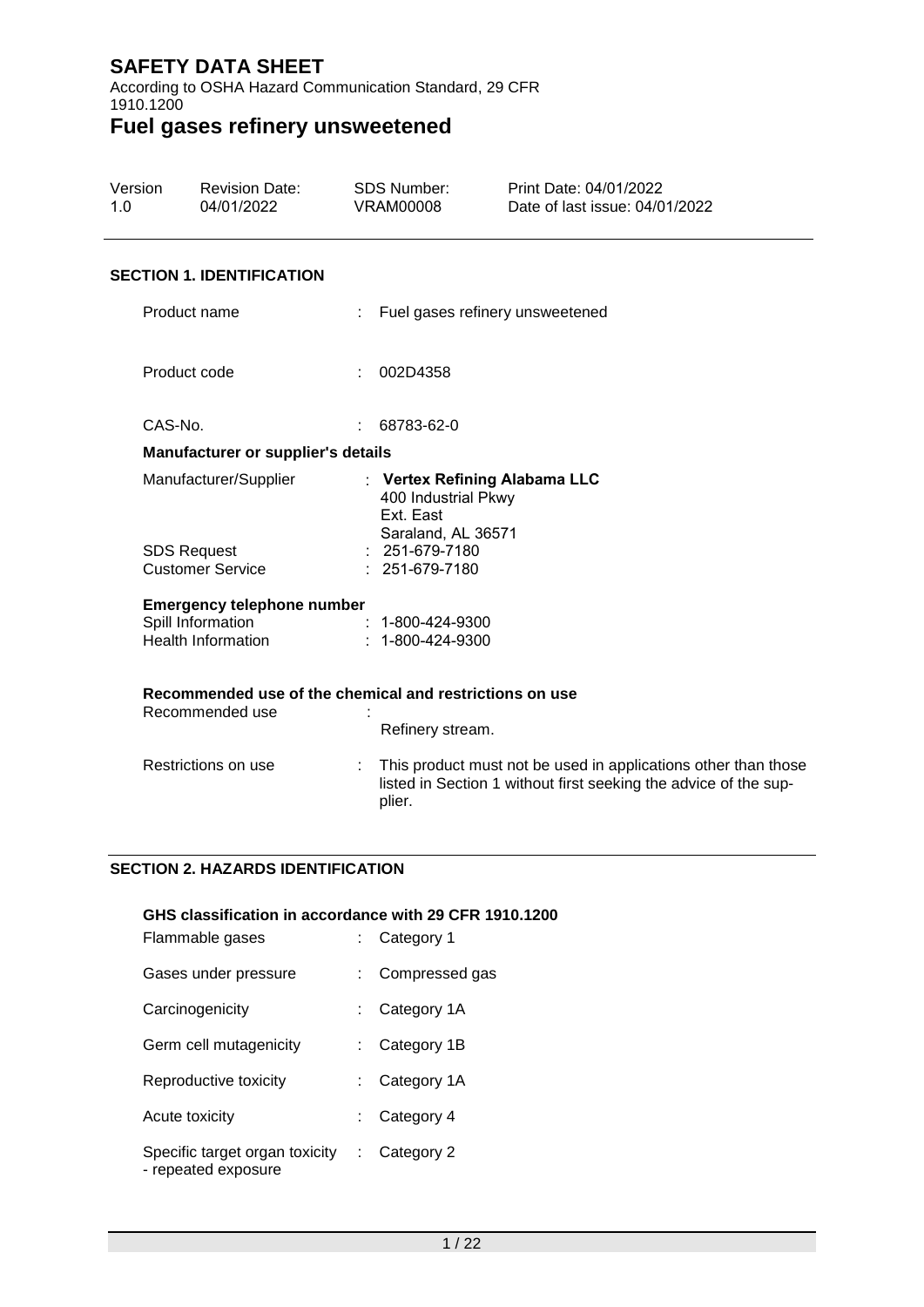According to OSHA Hazard Communication Standard, 29 CFR 1910.1200

**Fuel gases refinery unsweetened**

| Version<br>1.0 | <b>Revision Date:</b><br>04/01/2022            | <b>SDS Number:</b><br><b>VRAM00008</b>                                                                                | Print Date: 04/01/2022<br>Date of last issue: 04/01/2022                                                                                                                                                                                                                                                                                                                                                                                           |
|----------------|------------------------------------------------|-----------------------------------------------------------------------------------------------------------------------|----------------------------------------------------------------------------------------------------------------------------------------------------------------------------------------------------------------------------------------------------------------------------------------------------------------------------------------------------------------------------------------------------------------------------------------------------|
|                | <b>GHS label elements</b><br>Hazard pictograms |                                                                                                                       |                                                                                                                                                                                                                                                                                                                                                                                                                                                    |
|                | Signal word                                    | Danger                                                                                                                |                                                                                                                                                                                                                                                                                                                                                                                                                                                    |
|                | <b>Hazard statements</b>                       | PHYSICAL HAZARDS:<br><b>HEALTH HAZARDS:</b><br>H350 May cause cancer.<br>H332 Harmful if inhaled.<br>peated exposure. | H220 Extremely flammable gas.<br>H280 Contains gas under pressure; may explode if heated.<br>H340 May cause genetic defects.<br>H360 May damage fertility or the unborn child.<br>H373 May cause damage to organs through prolonged or re-<br><b>ENVIRONMENTAL HAZARDS:</b><br>Not classified as an environmental hazard under GHS criteria.                                                                                                       |
|                | Precautionary statements                       | ÷                                                                                                                     | P102 Keep out of reach of children.                                                                                                                                                                                                                                                                                                                                                                                                                |
|                |                                                | <b>Prevention:</b><br>stood.<br>No smoking.<br>face protection.                                                       | P201 + P202 Obtain special instructions before use. Do not<br>handle until all safety precautions have been read and under-<br>P210 Keep away from heat/sparks/open flames/hot surfaces.<br>P260 Do not breathe dust/ fume/ gas/ mist/ vapours/ spray.<br>P261 Avoid breathing dust/ fume/ gas/ mist/ vapours/ spray.<br>P271 Use only outdoors or in a well-ventilated area.<br>P280 Wear protective gloves/ protective clothing/ eye protection/ |
|                |                                                | Response:<br>attention.<br>unwell.<br>stopped safely.                                                                 | P304 + P340 IF INHALED: Remove victim to fresh air and keep<br>at rest in a position comfortable for breathing.<br>P308 + P313 IF exposed or concerned: Get medical advice/<br>P312 Call a POISON CENTER or doctor/ physician if you feel<br>P377 Leaking gas fire: Do not extinguish, unless leak can be<br>P381 Eliminate all ignition sources if safe to do so.                                                                                 |
|                |                                                | Storage:                                                                                                              |                                                                                                                                                                                                                                                                                                                                                                                                                                                    |
|                |                                                | place.<br>P405 Store locked up.                                                                                       | P410 + P403 Protect from sunlight. Store in a well-ventilated                                                                                                                                                                                                                                                                                                                                                                                      |
|                |                                                | Disposal:                                                                                                             |                                                                                                                                                                                                                                                                                                                                                                                                                                                    |
|                |                                                |                                                                                                                       | P501 Dispose of contents and container to appropriate waste                                                                                                                                                                                                                                                                                                                                                                                        |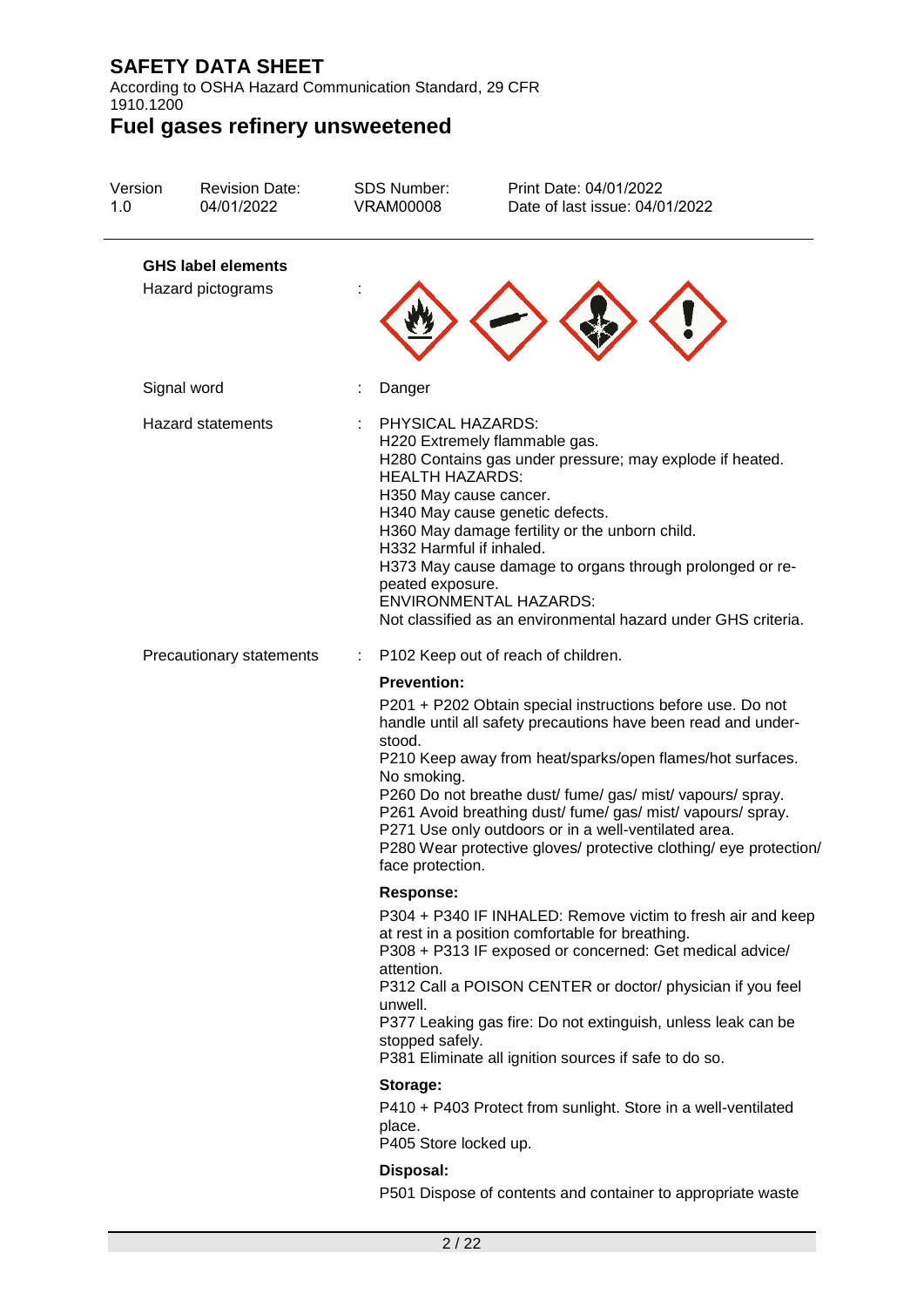According to OSHA Hazard Communication Standard, 29 CFR 1910.1200

**Fuel gases refinery unsweetened**

| Version | <b>Revision Date:</b> | SDS Number: | Print Date: 04/01/2022         |
|---------|-----------------------|-------------|--------------------------------|
| 1.0     | 04/01/2022            | VRAM00008   | Date of last issue: 04/01/2022 |

site or reclaimer in accordance with local and national regulations.

#### **Other hazards which do not result in classification**

Vapours are heavier than air. Vapours may travel across the ground and reach remote ignition sources causing a flashback fire danger.

This material has the potential to be a static accumulator.

Electrostatic charges may be generated during pumping. Electrostatic discharge may cause fire. High gas concentrations will displace available air; unconsciousness and death may occur suddenly from lack of oxygen.

This product contains benzene which may cause leukaemia (AML - acute myelogenous leukaemia).

May cause MDS (Myelodysplastic Syndrome).

Hydrogen sulphide (H2S), an extremely flammable and toxic gas, and other hazardous vapours may evolve and collect in the headspace of storage tanks, transport vessels and other enclosed containers.

The classification of this material is based on OSHA HCS 2012 criteria.

#### **SECTION 3. COMPOSITION/INFORMATION ON INGREDIENTS**

Substance / Mixture : Substance

#### **Hazardous components**

| Chemical name         | Synonyms      | CAS-No.    | Concentration (% w/w) |
|-----------------------|---------------|------------|-----------------------|
| Fuel gases, refinery, | Fuel gases,   | 68783-62-0 | 100                   |
| unsweetened           | refinery, un- |            |                       |
|                       | sweetened     |            |                       |

### **Further information**

| Identification number | Concentration [%] |
|-----------------------|-------------------|
| 106-99-0, 203-450-8   | $0.1 - 5$         |
| 71-43-2, 200-753-7    | $0.1 - < 0.3$     |
| 7783-06-4, 231-977-3  | $- < 1$           |
| 630-08-0, 211-128-3   | $- < 1$           |
|                       |                   |

#### **SECTION 4. FIRST-AID MEASURES**

| General advice | Vapourisation of H2S that has been trapped in clothing can be<br>dangerous to rescuers. Maintain respiratory protection to<br>avoid contamination from the victim to rescuer. Mechanical<br>ventilation should be used to resuscitate if at all possible.                                                                                                                                                                                                                                          |
|----------------|----------------------------------------------------------------------------------------------------------------------------------------------------------------------------------------------------------------------------------------------------------------------------------------------------------------------------------------------------------------------------------------------------------------------------------------------------------------------------------------------------|
| If inhaled     | : Remove to fresh air. Do not attempt to rescue the victim un-<br>less proper respiratory protection is worn. If the victim has<br>difficulty breathing or tightness of the chest, is dizzy, vomiting,<br>or unresponsive, give 100% oxygen with rescue breathing or<br>Cardio-Pulmonary Resuscitation as required and transport to<br>the nearest medical facility.<br>Respiratory irritation signs and symptoms may include a tem-<br>porary burning sensation of the nose and throat, coughing, |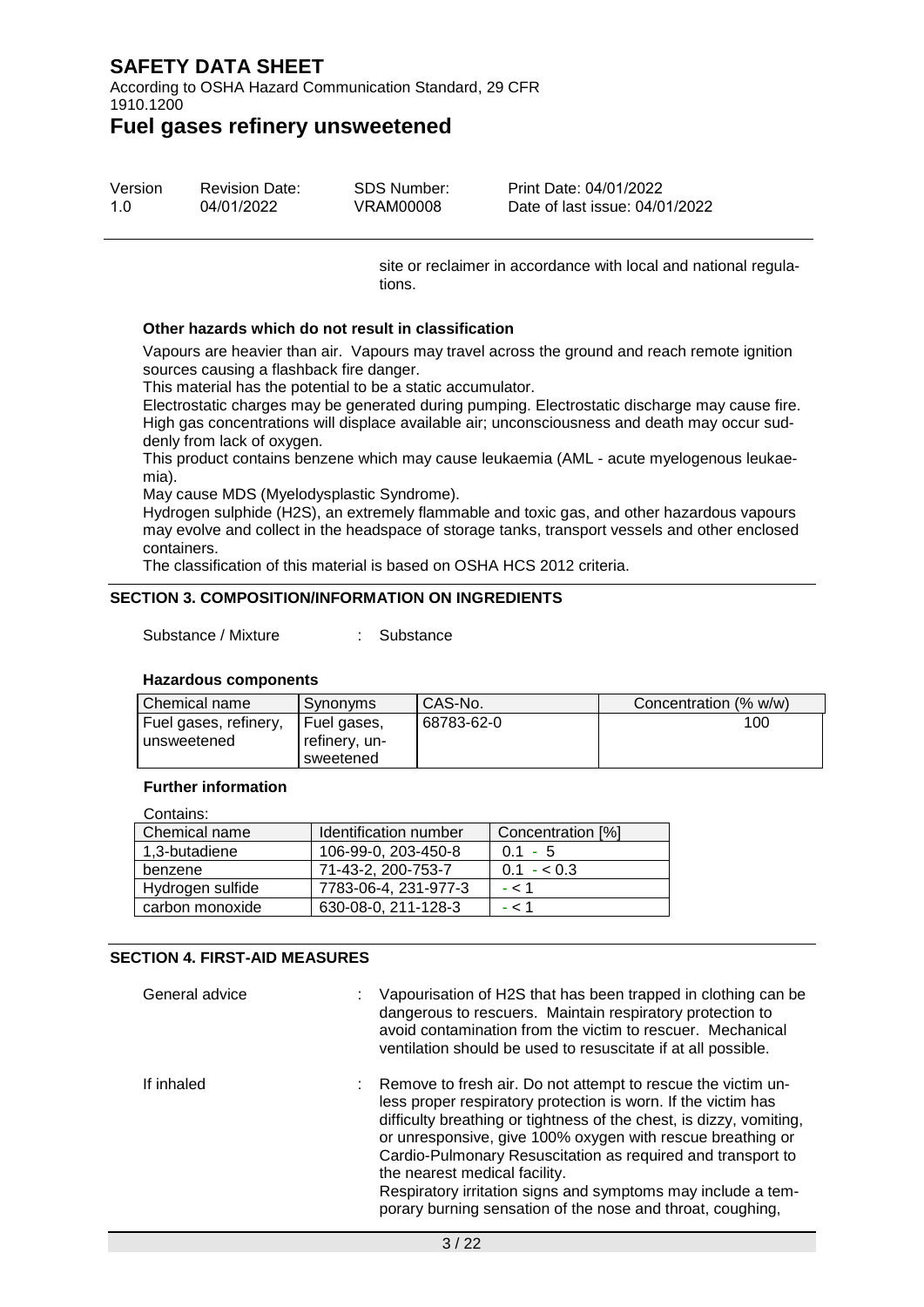According to OSHA Hazard Communication Standard, 29 CFR 1910.1200

**Fuel gases refinery unsweetened**

| Version<br>1.0 | <b>Revision Date:</b><br>04/01/2022                                              |   | <b>SDS Number:</b><br><b>VRAM00008</b>                                                        | Print Date: 04/01/2022<br>Date of last issue: 04/01/2022                                                                                                                                                                                                                                                                                                                                                                                                                                                                                            |
|----------------|----------------------------------------------------------------------------------|---|-----------------------------------------------------------------------------------------------|-----------------------------------------------------------------------------------------------------------------------------------------------------------------------------------------------------------------------------------------------------------------------------------------------------------------------------------------------------------------------------------------------------------------------------------------------------------------------------------------------------------------------------------------------------|
|                |                                                                                  |   | and/or difficulty breathing.                                                                  |                                                                                                                                                                                                                                                                                                                                                                                                                                                                                                                                                     |
|                | In case of skin contact                                                          |   | facility for additional treatment.<br>Loosen tight clothing.<br>Keep warm and at rest.        | Remove contaminated clothing. Immediately flush skin with<br>large amounts of water for at least 15 minutes, and follow by<br>washing with soap and water if available. If redness, swelling,<br>pain and/or blisters occur, transport to the nearest medical<br>Do not remove clothing that adheres to skin due to freezing.<br>In the event of frostbite, slowly warm the exposed area by<br>rinsing with warm water. Otherwise:<br>Contaminated clothing may be a fire hazard and therefore<br>should be soaked with water before being removed. |
|                | In case of eye contact                                                           |   | treatment.                                                                                    | Flush eyes with water while holding eyelids open. Rest eyes<br>for 30 minutes. If redness, burning, blurred vision, or swelling<br>persist transport to the nearest medical facility for additional<br>Eye irritation signs and symptoms may include a burning sen-<br>sation, redness, swelling, and/or blurred vision.<br>In the event of frostbite, slowly warm the exposed area by<br>rinsing with warm water. Otherwise:                                                                                                                       |
|                | If swallowed                                                                     |   | immediately.                                                                                  | In the unlikely event of ingestion, obtain medical attention                                                                                                                                                                                                                                                                                                                                                                                                                                                                                        |
|                | Most important symptoms<br>and effects, both acute and<br>delayed                | ÷ |                                                                                               | High concentrations may cause central nervous system de-<br>pression resulting in headaches, dizziness and nausea; con-<br>tinued inhalation may result in unconsciousness and/or death.                                                                                                                                                                                                                                                                                                                                                            |
|                | Protection of first-aiders                                                       | ÷ | incident, injury and surroundings.                                                            | When administering first aid, ensure that you are wearing the<br>appropriate personal protective equipment according to the                                                                                                                                                                                                                                                                                                                                                                                                                         |
|                | Indication of any immediate<br>medical attention and special<br>treatment needed |   | Treat symptomatically.<br>Administer oxygen if necessary.<br>son Control Center for guidance. | Hydrogen sulphide (H2S) - CNS asphyxiant. May cause rhini-<br>tis, bronchitis and occasionally pulmonary oedema after se-<br>vere exposure. CONSIDER: Oxygen therapy. Consult a Poi-                                                                                                                                                                                                                                                                                                                                                                |
|                |                                                                                  |   | fects. Consider: oxygen therapy.                                                              | Potential for cardiac sensitisation, particularly in abuse situa-<br>tions. Hypoxia or negative inotropes may enhance these ef-                                                                                                                                                                                                                                                                                                                                                                                                                     |

### **SECTION 5. FIRE-FIGHTING MEASURES**

| Suitable extinguishing media |  | Shut off supply. If not possible and no risk to surroundings, let<br>the fire burn itself out.<br>Use foam, water fog for major fires.<br>Use dry chemical powder, carbon dioxide, sand or earth for<br>minor fires. |
|------------------------------|--|----------------------------------------------------------------------------------------------------------------------------------------------------------------------------------------------------------------------|
|------------------------------|--|----------------------------------------------------------------------------------------------------------------------------------------------------------------------------------------------------------------------|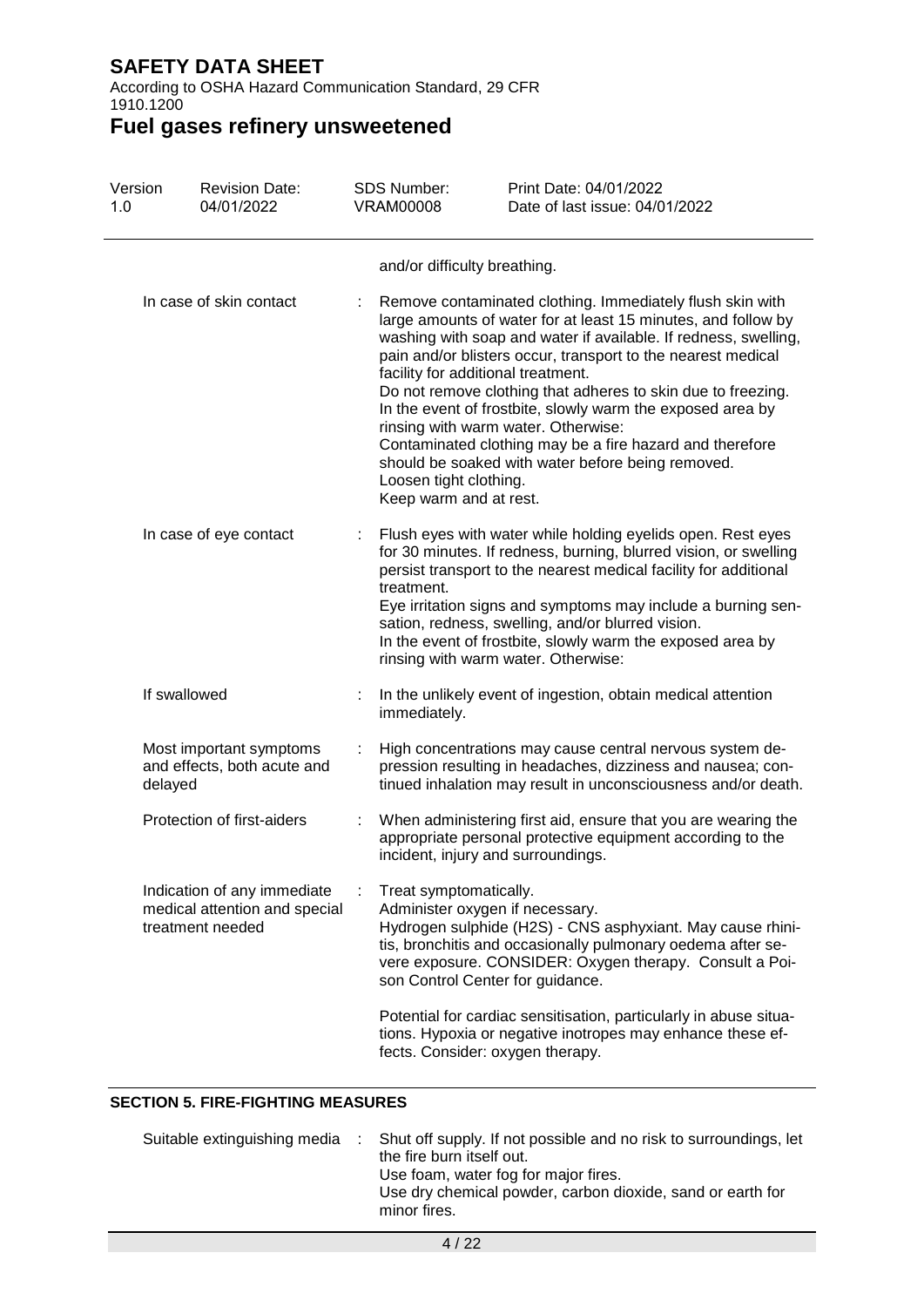According to OSHA Hazard Communication Standard, 29 CFR 1910.1200

# **Fuel gases refinery unsweetened**

| Version<br>1.0 | <b>Revision Date:</b><br>04/01/2022              | <b>SDS Number:</b><br><b>VRAM00008</b>                         | Print Date: 04/01/2022<br>Date of last issue: 04/01/2022                                                                                                                                                                                                                                                                                                                                    |
|----------------|--------------------------------------------------|----------------------------------------------------------------|---------------------------------------------------------------------------------------------------------------------------------------------------------------------------------------------------------------------------------------------------------------------------------------------------------------------------------------------------------------------------------------------|
|                | Unsuitable extinguishing<br>media                |                                                                | Do not use direct water jets on the burning product as they<br>could cause a steam explosion and spread of the fire.<br>Simultaneous use of foam and water on the same surface is<br>to be avoided as water destroys the foam.                                                                                                                                                              |
|                | Specific hazards during fire-<br>fighting        | occurs.<br>to heat or flames.<br>distant ignition is possible. | Hazardous combustion products may include:<br>Carbon monoxide may be evolved if incomplete combustion<br>Unidentified organic and inorganic compounds.<br>Sustained fire attack on vessels may result in a Boiling Liquid<br>Expanding Vapor Explosion (BLEVE).<br>Contents are under pressure and can explode when exposed<br>The vapour is heavier than air, spreads along the ground and |
|                | Further information                              |                                                                | Keep adjacent containers cool by spraying with water.                                                                                                                                                                                                                                                                                                                                       |
|                | Special protective equipment<br>for firefighters |                                                                | Proper protective equipment including chemical resistant<br>gloves are to be worn; chemical resistant suit is indicated if<br>large contact with spilled product is expected. Self-Contained<br>Breathing Apparatus must be worn when approaching a fire in<br>a confined space. Select fire fighter's clothing approved to<br>relevant Standards (e.g. Europe: EN469).                     |

#### **SECTION 6. ACCIDENTAL RELEASE MEASURES**

| Personal precautions, protec- :<br>tive equipment and emer-<br>gency procedures |    | Shut off leaks, if possible without personal risks. Remove all<br>possible sources of ignition in the surrounding area and evac-<br>uate all personnel. Attempt to disperse the gas or to direct its<br>flow to a safe location for example by using fog sprays. Take<br>precautionary measures against static discharge. Ensure elec-<br>trical continuity by bonding and grounding (earthing) all<br>equipment. Monitor area with combustible gas meter.<br>Test atmosphere for flammable gas concentrations to ensure<br>safe working conditions before personnel are allowed to enter<br>the area. |
|---------------------------------------------------------------------------------|----|--------------------------------------------------------------------------------------------------------------------------------------------------------------------------------------------------------------------------------------------------------------------------------------------------------------------------------------------------------------------------------------------------------------------------------------------------------------------------------------------------------------------------------------------------------------------------------------------------------|
| Environmental precautions                                                       |    | Use appropriate containment to avoid environmental contami-<br>nation.                                                                                                                                                                                                                                                                                                                                                                                                                                                                                                                                 |
| Methods and materials for<br>containment and cleaning up                        | ÷. | Allow to evaporate.<br>Attempt to disperse the gas or to direct its flow to a safe loca-<br>tion, for example by using fog sprays.<br>Take precautionary measures against static discharges.                                                                                                                                                                                                                                                                                                                                                                                                           |
|                                                                                 |    | Avoid contact with skin, eyes and clothing.<br>Evacuate the area of all non-essential personnel.<br>Ventilate contaminated area thoroughly.<br>Take precautionary measures against static discharges.                                                                                                                                                                                                                                                                                                                                                                                                  |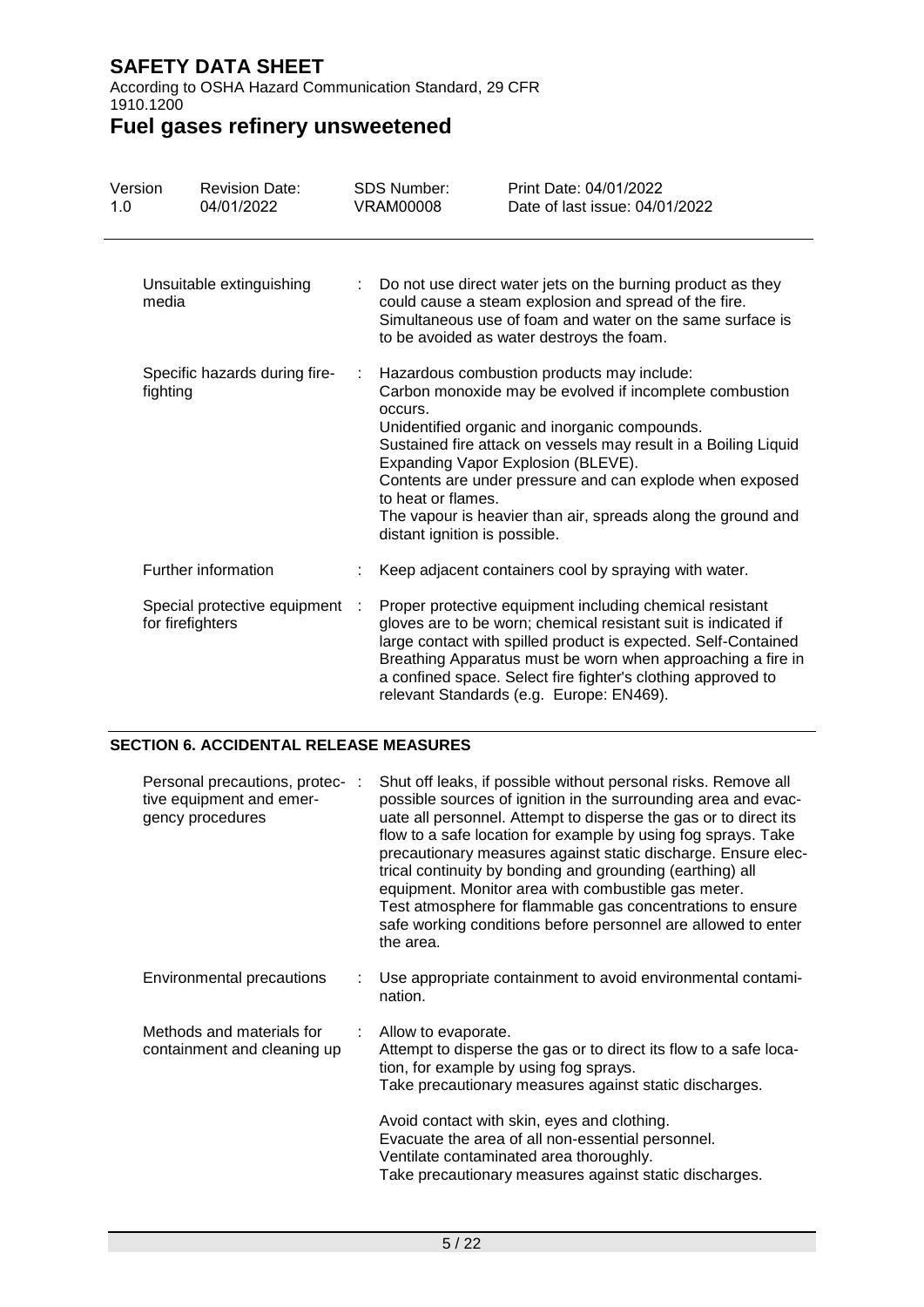According to OSHA Hazard Communication Standard, 29 CFR 1910.1200

# **Fuel gases refinery unsweetened**

| Version | <b>Revision Date:</b> | SDS Number:                                             | Print Date: 04/01/2022                                                                                                                                                                                                                                                                                                                                                                                      |
|---------|-----------------------|---------------------------------------------------------|-------------------------------------------------------------------------------------------------------------------------------------------------------------------------------------------------------------------------------------------------------------------------------------------------------------------------------------------------------------------------------------------------------------|
| 1.0     | 04/01/2022            | VRAM00008                                               | Date of last issue: 04/01/2022                                                                                                                                                                                                                                                                                                                                                                              |
|         | Additional advice     | this Safety Data Sheet.<br>enters surface water drains. | : For guidance on selection of personal protective equipment<br>see Chapter 8 of this Safety Data Sheet.<br>Notify authorities if any exposure to the general public or the<br>environment occurs or is likely to occur.<br>For guidance on disposal of spilled material see Chapter 13 of<br>Vapour may form an explosive mixture with air.<br>Risk of explosion. Inform the emergency services if product |

#### **SECTION 7. HANDLING AND STORAGE**

| <b>Technical measures</b> |    | Avoid breathing of or direct contact with material. Only use in<br>well ventilated areas. Wash thoroughly after handling. For<br>guidance on selection of personal protective equipment see<br>Chapter 8 of this Safety Data Sheet.<br>Use the information in this data sheet as input to a risk as-<br>sessment of local circumstances to help determine appropri-<br>ate controls for safe handling, storage and disposal of this<br>material.<br>Air-dry contaminated clothing in a well-ventilated area before<br>laundering.<br>Use local exhaust ventilation if there is risk of inhalation of<br>vapours, mists or aerosols.<br>Take precautionary measures against static discharges.                                                                                                                                                                                                                                                                                                                                                                 |
|---------------------------|----|---------------------------------------------------------------------------------------------------------------------------------------------------------------------------------------------------------------------------------------------------------------------------------------------------------------------------------------------------------------------------------------------------------------------------------------------------------------------------------------------------------------------------------------------------------------------------------------------------------------------------------------------------------------------------------------------------------------------------------------------------------------------------------------------------------------------------------------------------------------------------------------------------------------------------------------------------------------------------------------------------------------------------------------------------------------|
| Advice on safe handling   | ÷. | The inherent toxic and olfactory (sense of smell) fatiguing<br>properties of hydrogen sulphide require that air monitoring<br>alarms be used if concentrations are expected to reach harm-<br>ful levels such as in enclosed spaces, heated transport ves-<br>sels and spill or leak situations. If the air concentration ex-<br>ceeds 10 ppm, the area should be evacuated unless respira-<br>tory protection is in use.<br>Ensure that all local regulations regarding handling and stor-<br>age facilities are followed.<br>This product is intended for use in closed systems only.<br>This product can create a low temperature exposure hazard<br>when released as a liquid.<br>Extinguish any naked flames. Do not smoke. Remove ignition<br>sources. Avoid sparks.<br>Avoid prolonged or repeated contact with skin.<br>Electrostatic charges may be generated during pumping. Elec-<br>trostatic discharge may cause fire.<br>Earth all equipment.<br>Use local exhaust ventilation if there is risk of inhalation of<br>vapours, mists or aerosols. |
| Avoidance of contact      |    | Oxidizing agents                                                                                                                                                                                                                                                                                                                                                                                                                                                                                                                                                                                                                                                                                                                                                                                                                                                                                                                                                                                                                                              |
| <b>Product Transfer</b>   |    | Do not use compressed air for filling discharge or handling.<br>Electrostatic charges may be generated during pumping. Elec-<br>trostatic discharge may cause fire. Delivery lines may become<br>cold enough to present a cold burns hazard. Ensure electrical                                                                                                                                                                                                                                                                                                                                                                                                                                                                                                                                                                                                                                                                                                                                                                                                |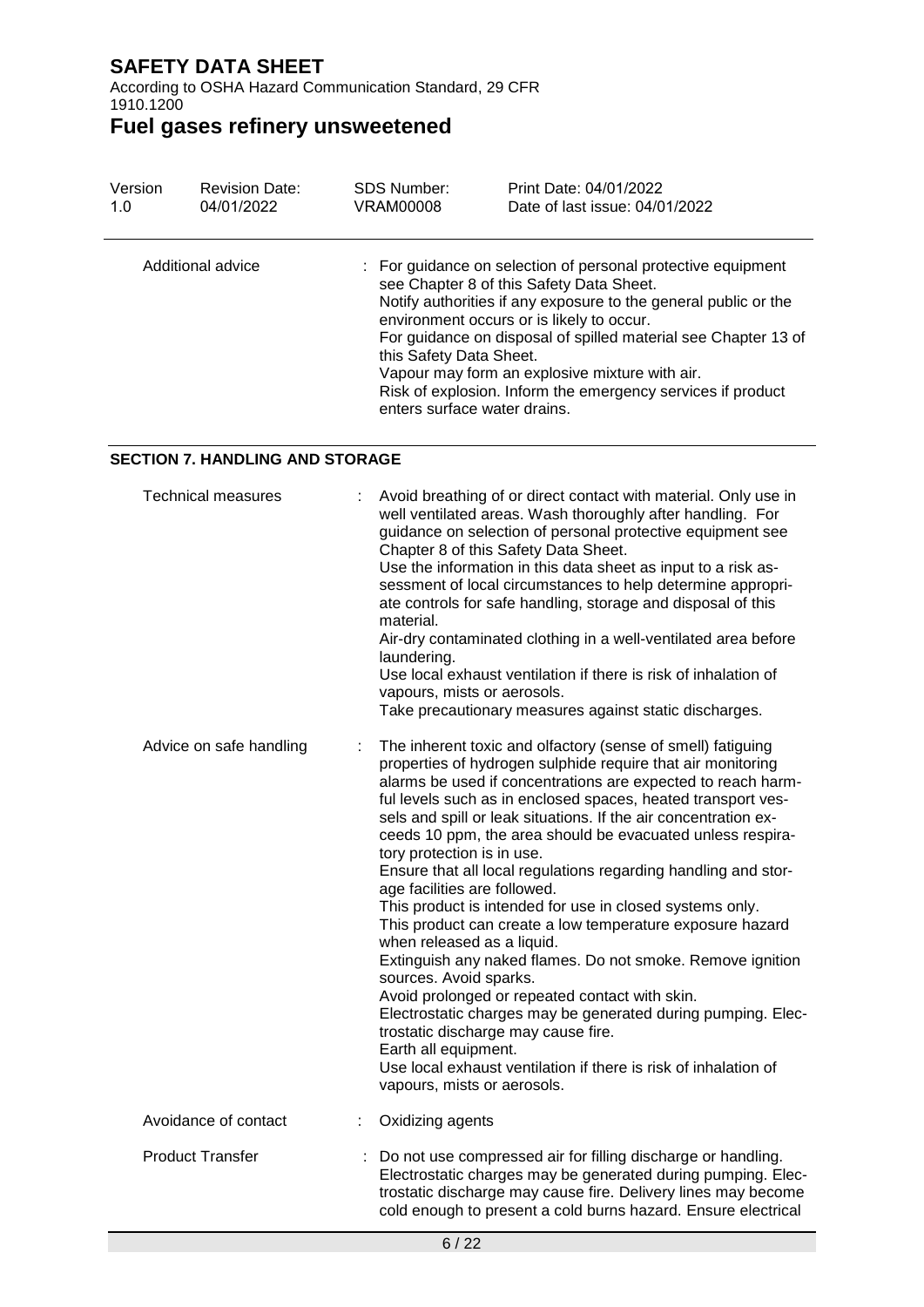According to OSHA Hazard Communication Standard, 29 CFR 1910.1200

### **Fuel gases refinery unsweetened**

| Version<br>1.0     | <b>Revision Date:</b><br>04/01/2022           | <b>SDS Number:</b><br><b>VRAM00008</b> | Print Date: 04/01/2022<br>Date of last issue: 04/01/2022                                                                                                                                                                                                                                                                                                                                                                                                                                                                                                                                                                                                                                                                                                |
|--------------------|-----------------------------------------------|----------------------------------------|---------------------------------------------------------------------------------------------------------------------------------------------------------------------------------------------------------------------------------------------------------------------------------------------------------------------------------------------------------------------------------------------------------------------------------------------------------------------------------------------------------------------------------------------------------------------------------------------------------------------------------------------------------------------------------------------------------------------------------------------------------|
|                    |                                               |                                        | continuity by bonding and grounding (earthing) all equipment.<br>Restrict line velocity during pumping in order to avoid genera-<br>tion of electrostatic discharge.                                                                                                                                                                                                                                                                                                                                                                                                                                                                                                                                                                                    |
|                    | Further information on stor-<br>age stability | other strong oxidizers.<br>ble.        | Store only in purpose-designed, appropriately labelled pres-<br>sure vessels or cylinders.<br>Must be stored in a well-ventilated area, away from sunlight,<br>ignition sources and other sources of heat.<br>Do not store near cylinders containing compressed oxygen or<br>The vapours in the head space of the storage vessel may lie<br>in the flammable/explosive range and hence may be flamma-<br>Refer to section 15 for any additional specific legislation cov-<br>ering the packaging and storage of this product.                                                                                                                                                                                                                           |
| Packaging material |                                               | GB, Neoprene (CR).                     | Suitable material: For containers and container linings, use<br>materials specifically approved for use with this product., Ex-<br>amples of suitable materials are: PA-11, PEEK, PVDF, PTFE,<br>GRE (Epoxy), GRVE (vinyl ester), Viton (FKM), type F and<br>Unsuitable material: Some forms of cast iron., Examples of<br>materials to avoid are: ABS, polymethyl methacrylate<br>(PMMA), polyethylene (PE / HDPE), polypropylene (PP),<br>PVC, natural rubber (NR), Nitrile (NBR) ethylene propylene<br>rubber (EPDM), Butyl (IIR), Hypalon (CSM), polystyrene, pol-<br>yvinyl chloride (PVC), polyisobutylene., For containers and<br>container linings, aluminium should not be used if there is a<br>risk of caustic contamination of the product. |
|                    | <b>Container Advice</b>                       |                                        | Containers, even those that have been emptied, can contain<br>explosive vapours. Do not cut, drill, grind, weld or perform<br>similar operations on or near containers.                                                                                                                                                                                                                                                                                                                                                                                                                                                                                                                                                                                 |
|                    | Specific use(s)                               | Not applicable                         |                                                                                                                                                                                                                                                                                                                                                                                                                                                                                                                                                                                                                                                                                                                                                         |
|                    |                                               | on Static Electricity).                | See additional references that provide safe handling practices<br>for liquids that are determined to be static accumulators:<br>American Petroleum Institute 2003 (Protection Against Igni-<br>tions Arising out of Static, Lightning and Stray Currents) or<br>National Fire Protection Agency 77 (Recommended Practices<br>IEC/TS 60079-32-1: Electrostatic hazards, guidance                                                                                                                                                                                                                                                                                                                                                                         |

### **SECTION 8. EXPOSURE CONTROLS AND PERSONAL PROTECTION**

### **Components with workplace control parameters**

| Components | CAS-No. | Value type<br>(Form of<br>exposure) | Control parame-<br>ters / Permissible<br>concentration | <b>Basis</b> |
|------------|---------|-------------------------------------|--------------------------------------------------------|--------------|
|------------|---------|-------------------------------------|--------------------------------------------------------|--------------|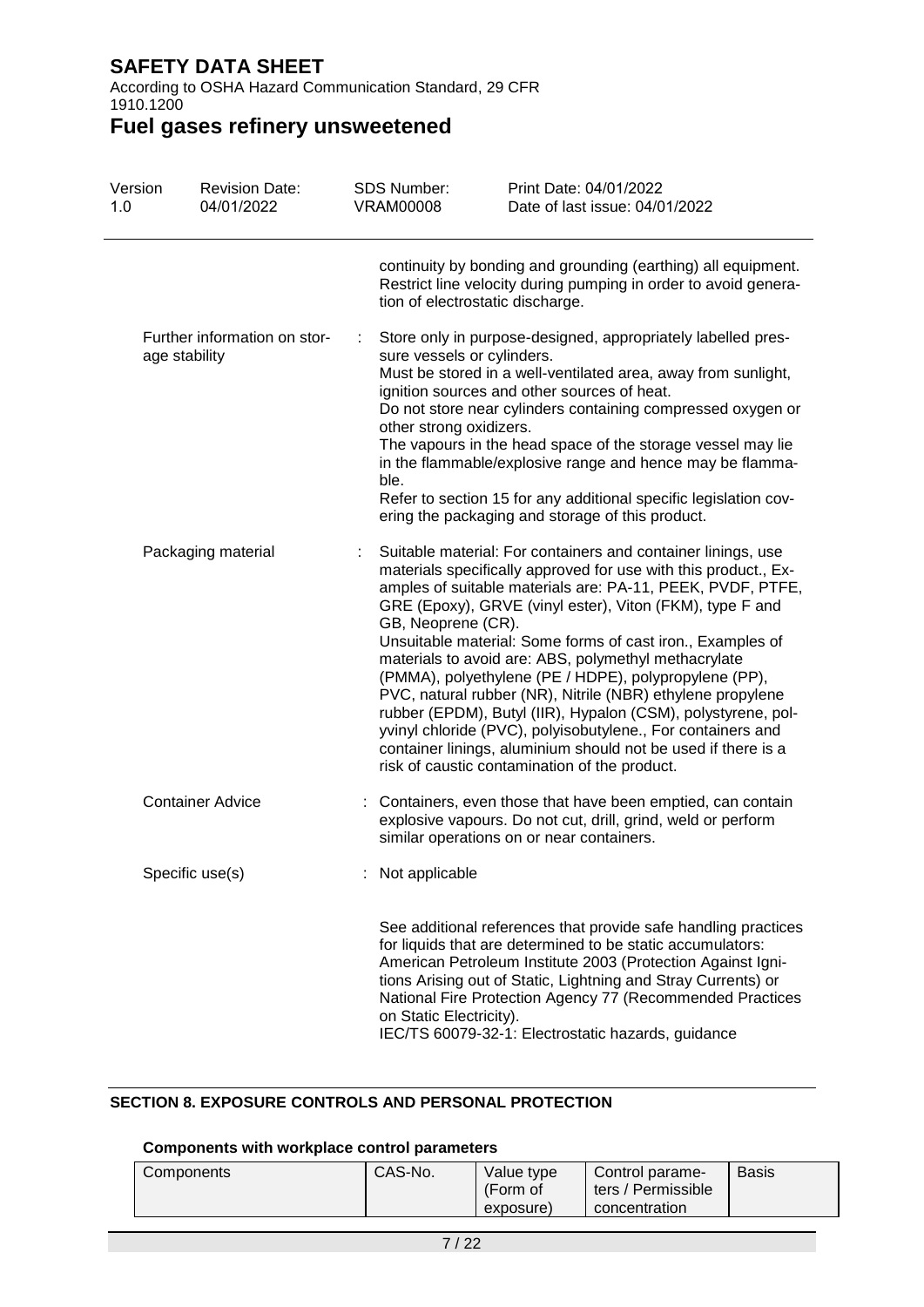According to OSHA Hazard Communication Standard, 29 CFR 1910.1200

# **Fuel gases refinery unsweetened**

| Version<br><b>Revision Date:</b><br>1.0<br>04/01/2022 |                  | SDS Number:<br><b>VRAM00008</b>     |                                 | Print Date: 04/01/2022<br>Date of last issue: 04/01/2022             |                  |
|-------------------------------------------------------|------------------|-------------------------------------|---------------------------------|----------------------------------------------------------------------|------------------|
|                                                       |                  |                                     |                                 |                                                                      |                  |
|                                                       | 1,3-butadiene    | 106-99-0                            | <b>TWA</b>                      | 2 ppm                                                                | <b>ACGIH</b>     |
|                                                       | 1,3-butadiene    |                                     | PEL                             | 1 ppm                                                                | <b>OSHA CARC</b> |
|                                                       | 1,3-butadiene    |                                     | <b>STEL</b>                     | 5 ppm                                                                | <b>OSHA CARC</b> |
|                                                       | 1,3-butadiene    |                                     | <b>TWA</b>                      | 1 ppm                                                                | OSHA Z-1         |
|                                                       | $1,3$ -butadiene |                                     | <b>STEL</b>                     | 5 ppm                                                                | OSHA Z-1         |
|                                                       |                  |                                     |                                 |                                                                      |                  |
|                                                       |                  |                                     |                                 |                                                                      |                  |
|                                                       |                  |                                     |                                 |                                                                      |                  |
|                                                       |                  |                                     |                                 |                                                                      |                  |
|                                                       |                  |                                     |                                 |                                                                      |                  |
|                                                       |                  |                                     |                                 |                                                                      |                  |
|                                                       |                  |                                     |                                 |                                                                      |                  |
| benzene                                               |                  |                                     | <b>TWA</b>                      | $0.5$ ppm                                                            | <b>ACGIH</b>     |
| benzene                                               |                  |                                     | <b>STEL</b>                     | $2.5$ ppm                                                            | <b>ACGIH</b>     |
| benzene                                               |                  |                                     | PEL                             | 1 ppm                                                                | <b>OSHA CARC</b> |
| benzene                                               |                  |                                     | <b>STEL</b>                     | 5 ppm                                                                | <b>OSHA CARC</b> |
| benzene                                               |                  |                                     | <b>TWA</b>                      | 10 ppm                                                               | OSHA Z-2         |
| benzene                                               |                  |                                     | <b>CEIL</b>                     | 25 ppm                                                               | OSHA Z-2         |
| benzene                                               |                  |                                     | Peak                            | 50 ppm                                                               | OSHA Z-2         |
|                                                       |                  |                                     |                                 | (10 minutes)                                                         |                  |
|                                                       | Hydrogen sulfide | 7783-06-4                           | <b>TWA</b>                      | 5 ppm                                                                | 2009/161/EU      |
|                                                       |                  |                                     |                                 | $7$ mg/m $3$                                                         |                  |
|                                                       |                  |                                     |                                 | Further information: This value is for information where there is no |                  |
|                                                       |                  |                                     | national limit value available. |                                                                      |                  |
|                                                       | Hydrogen sulfide |                                     | <b>STEL</b>                     | 10 ppm                                                               | 2009/161/EU      |
|                                                       |                  |                                     |                                 | 14 mg/m3                                                             |                  |
|                                                       |                  |                                     |                                 | Further information: This value is for information where there is no |                  |
|                                                       |                  |                                     | national limit value available. |                                                                      |                  |
|                                                       | Hydrogen sulfide |                                     | <b>STEL</b>                     | 5 ppm                                                                | <b>ACGIH</b>     |
|                                                       |                  |                                     |                                 | Further information: Central Nervous System impairment, Upper        |                  |
|                                                       |                  | <b>Respiratory Tract irritation</b> |                                 |                                                                      |                  |
|                                                       | Hydrogen sulfide |                                     | <b>CEIL</b>                     | 20 ppm                                                               | OSHA Z-2         |

#### **Biological occupational exposure limits**

| Components    | CAS-No.  | Control                | <b>Biological</b> | Sam-      | Permissible        | <b>Basis</b> |
|---------------|----------|------------------------|-------------------|-----------|--------------------|--------------|
|               |          | parameters             | specimen          | pling     | concentra-         |              |
|               |          |                        |                   | time      | tion               |              |
| 1,3-butadiene | 106-99-0 | $1,2$ Dihy-            | Urine             | End of    | $2.5 \text{ mg/l}$ | <b>ACGIH</b> |
|               |          | $\frac{div}{y-4}$ -(N- |                   | shift (As |                    | <b>BEI</b>   |
|               |          | acetylcyste-           |                   | soon as   |                    |              |
|               |          | inyl)-butane           |                   | possible  |                    |              |

Hydrogen sulfide CEIL 20 ppm OSHA Z-2

Hydrogen sulfide TWA 1 ppm ACGIH Hydrogen sulfide  $\vert$  STEL 5 ppm  $\vert$  ACGIH carbon monoxide 630-08-0 TWA 25 ppm ACGIH

(10 minutes once only if no other measured exposure occurs)

55 mg/m3

OSHA Z-2

OSHA Z-1

Hydrogen sulfide **Peak** 50 ppm

carbon monoxide <br>
TWA 50 ppm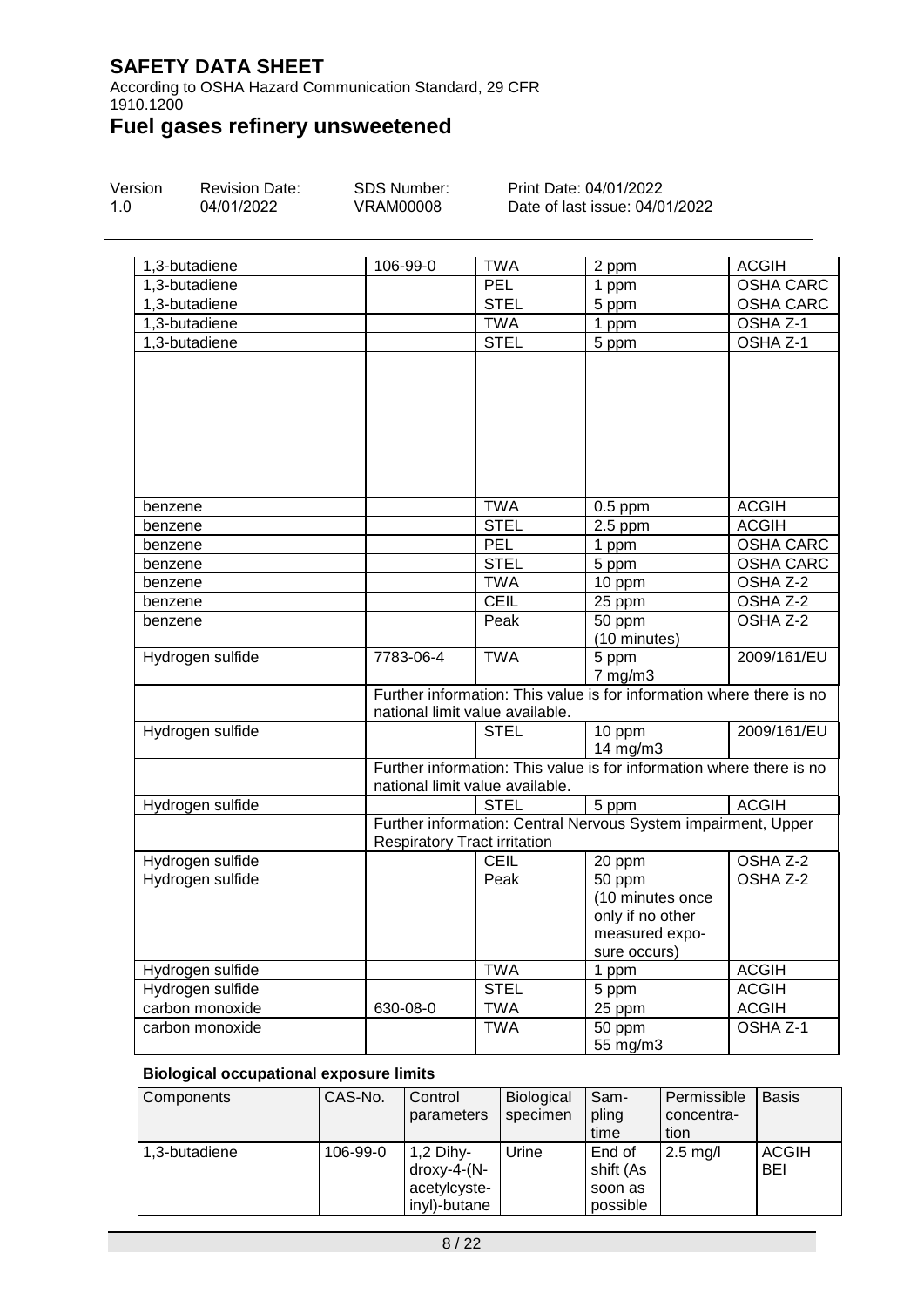According to OSHA Hazard Communication Standard, 29 CFR 1910.1200

# **Fuel gases refinery unsweetened**

| Version | <b>Revision Date:</b> | SDS Number: | Print Date: 04/01/2022         |
|---------|-----------------------|-------------|--------------------------------|
| 1.0     | 04/01/2022            | VRAM00008   | Date of last issue: 04/01/2022 |
|         |                       |             | after<br>exposure              |

 $\begin{array}{ccc} \hline \end{array}$ 

|                 |          |                                                                |                                             | ceases)                                                                    |                                            |                            |
|-----------------|----------|----------------------------------------------------------------|---------------------------------------------|----------------------------------------------------------------------------|--------------------------------------------|----------------------------|
|                 |          | Mixture of<br>N-1 and N-<br>2(hydroxybu<br>tenyl) valine       | Hemoglo-<br>bin (Hb)<br>adducts in<br>blood | Not criti-<br>cal                                                          | 2.5<br>picomoles<br>per gram<br>Hemoglobin | <b>ACGIH</b><br><b>BEI</b> |
| benzene         | 71-43-2  | $S-$<br>Phenylmer-<br>capturic<br>acid                         | Urine                                       | End of<br>shift (As<br>soon as<br>possible<br>after<br>exposure<br>ceases) | $25 \mu g/g$<br>creatinine                 | <b>ACGIH</b><br><b>BEI</b> |
|                 |          | t,t-Muconic<br>acid                                            | Urine                                       | End of<br>shift (As<br>soon as<br>possible<br>after<br>exposure<br>ceases) | 500 µg/g<br>creatinine                     | <b>ACGIH</b><br><b>BEI</b> |
| carbon monoxide | 630-08-0 | Carboxy-<br>hemoglobin                                         | In blood                                    | End of<br>shift (As<br>soon as<br>possible<br>after<br>exposure<br>ceases) | 3.5 % Hb                                   | <b>ACGIH</b><br><b>BEI</b> |
|                 |          | Carbon<br>monoxide                                             | In end-<br>exhaled<br>air                   | End of<br>shift (As<br>soon as<br>possible<br>after<br>exposure<br>ceases) | 20 ppm                                     | <b>ACGIH</b><br><b>BEI</b> |
| 1,3-butadiene   | 106-99-0 | 1,2 Dihy-<br>$d$ roxy-4- $(N-$<br>acetylcyste-<br>inyl)-butane | Urine                                       | End of<br>shift (As<br>soon as<br>possible<br>after<br>exposure<br>ceases) | $2.5$ mg/l                                 | <b>ACGIH</b><br><b>BEI</b> |
|                 |          | Mixture of<br>N-1 and N-<br>2(hydroxybu<br>tenyl) valine       | Hemoglo-<br>bin (Hb)<br>adducts in<br>blood | Not criti-<br>cal                                                          | 2.5<br>picomoles<br>per gram<br>Hemoglobin | <b>ACGIH</b><br><b>BEI</b> |
| carbon monoxide | 630-08-0 | Carboxy-<br>hemoglobin                                         | In blood                                    | End of<br>shift (As<br>soon as<br>possible<br>after<br>exposure<br>ceases) | 3.5 % Hb                                   | <b>ACGIH</b><br><b>BEI</b> |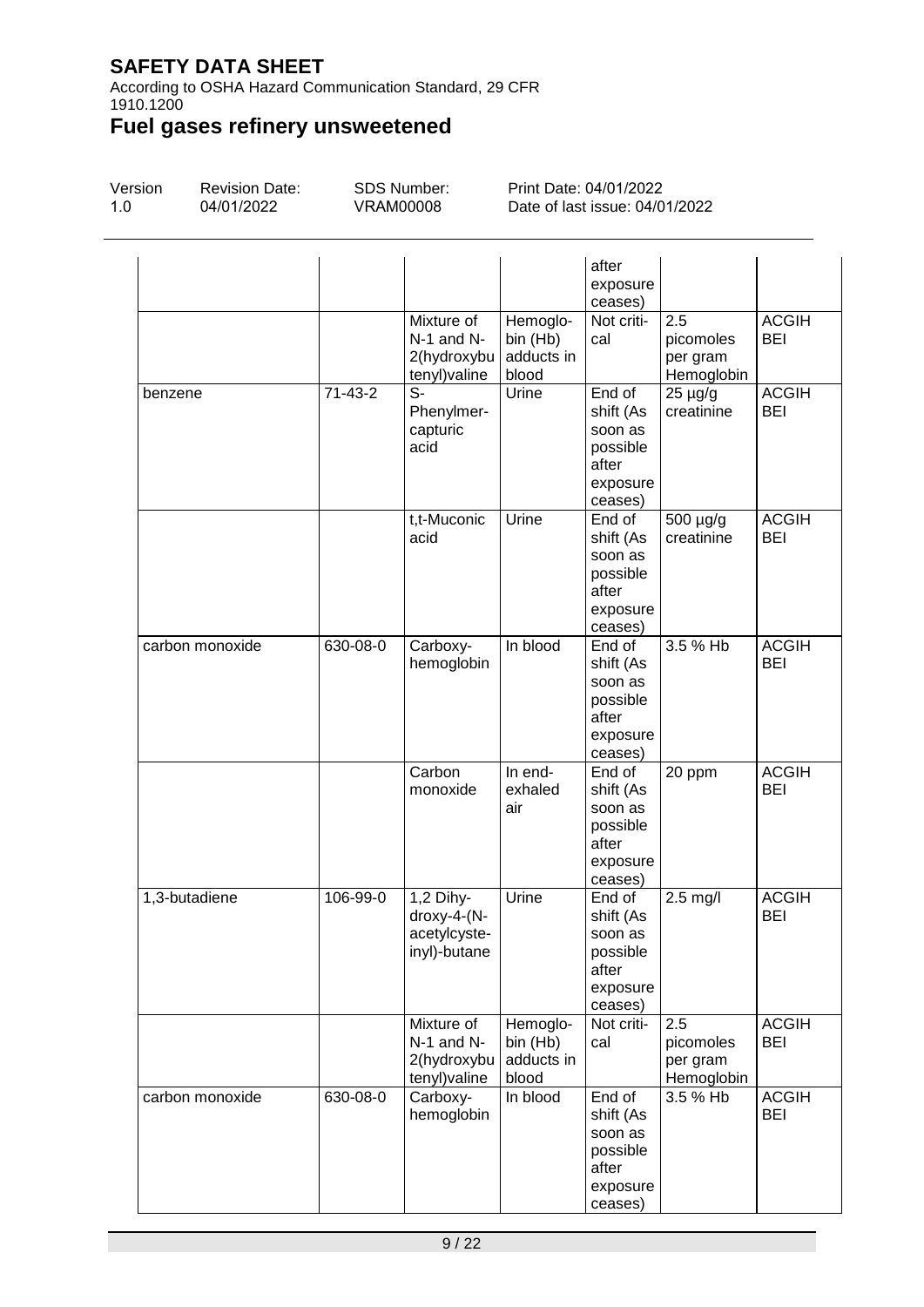According to OSHA Hazard Communication Standard, 29 CFR 1910.1200

### **Fuel gases refinery unsweetened**

| Version<br>1.0 | <b>Revision Date:</b><br>04/01/2022 | <b>SDS Number:</b><br><b>VRAM00008</b> |                                      | Print Date: 04/01/2022<br>Date of last issue: 04/01/2022 |                                                                            |                            |                            |  |
|----------------|-------------------------------------|----------------------------------------|--------------------------------------|----------------------------------------------------------|----------------------------------------------------------------------------|----------------------------|----------------------------|--|
|                |                                     |                                        | Carbon<br>monoxide                   | In end-<br>exhaled<br>air                                | End of<br>shift (As<br>soon as<br>possible<br>after<br>exposure<br>ceases) | 20 ppm                     | <b>ACGIH</b><br>BEI        |  |
| benzene        |                                     | $71 - 43 - 2$                          | S-<br>Phenylmer-<br>capturic<br>acid | Urine                                                    | End of<br>shift (As<br>soon as<br>possible<br>after<br>exposure<br>ceases) | $25 \mu g/g$<br>creatinine | <b>ACGIH</b><br><b>BEI</b> |  |
|                |                                     |                                        | t,t-Muconic<br>acid                  | Urine                                                    | End of<br>shift (As<br>soon as<br>possible<br>after<br>exposure<br>ceases) | 500 µg/g<br>creatinine     | <b>ACGIH</b><br><b>BEI</b> |  |

#### **Monitoring Methods**

Monitoring of the concentration of substances in the breathing zone of workers or in the general workplace may be required to confirm compliance with an OEL and adequacy of exposure controls. For some substances biological monitoring may also be appropriate.

Validated exposure measurement methods should be applied by a competent person and samples analysed by an accredited laboratory.

Examples of sources of recommended exposure measurement methods are given below or contact the supplier. Further national methods may be available.

National Institute of Occupational Safety and Health (NIOSH), USA: Manual of Analytical Methods http://www.cdc.gov/niosh/

Occupational Safety and Health Administration (OSHA), USA: Sampling and Analytical Methods http://www.osha.gov/

Health and Safety Executive (HSE), UK: Methods for the Determination of Hazardous Substances http://www.hse.gov.uk/

Institut für Arbeitsschutz Deutschen Gesetzlichen Unfallversicherung (IFA) , Germany http://www.dguv.de/inhalt/index.jsp

L'Institut National de Recherche et de Securité, (INRS), France http://www.inrs.fr/accueil

**Engineering measures** : The level of protection and types of controls necessary will vary depending upon potential exposure conditions. Select controls based on a risk assessment of local circumstances. Appropriate measures include: Use sealed systems as far as possible. Firewater monitors and deluge systems are recommended. Adequate explosion-proof ventilation to control airborne concentrations below the exposure guidelines/limits. Local exhaust ventilation is recommended. Eye washes and showers for emergency use.

General Information: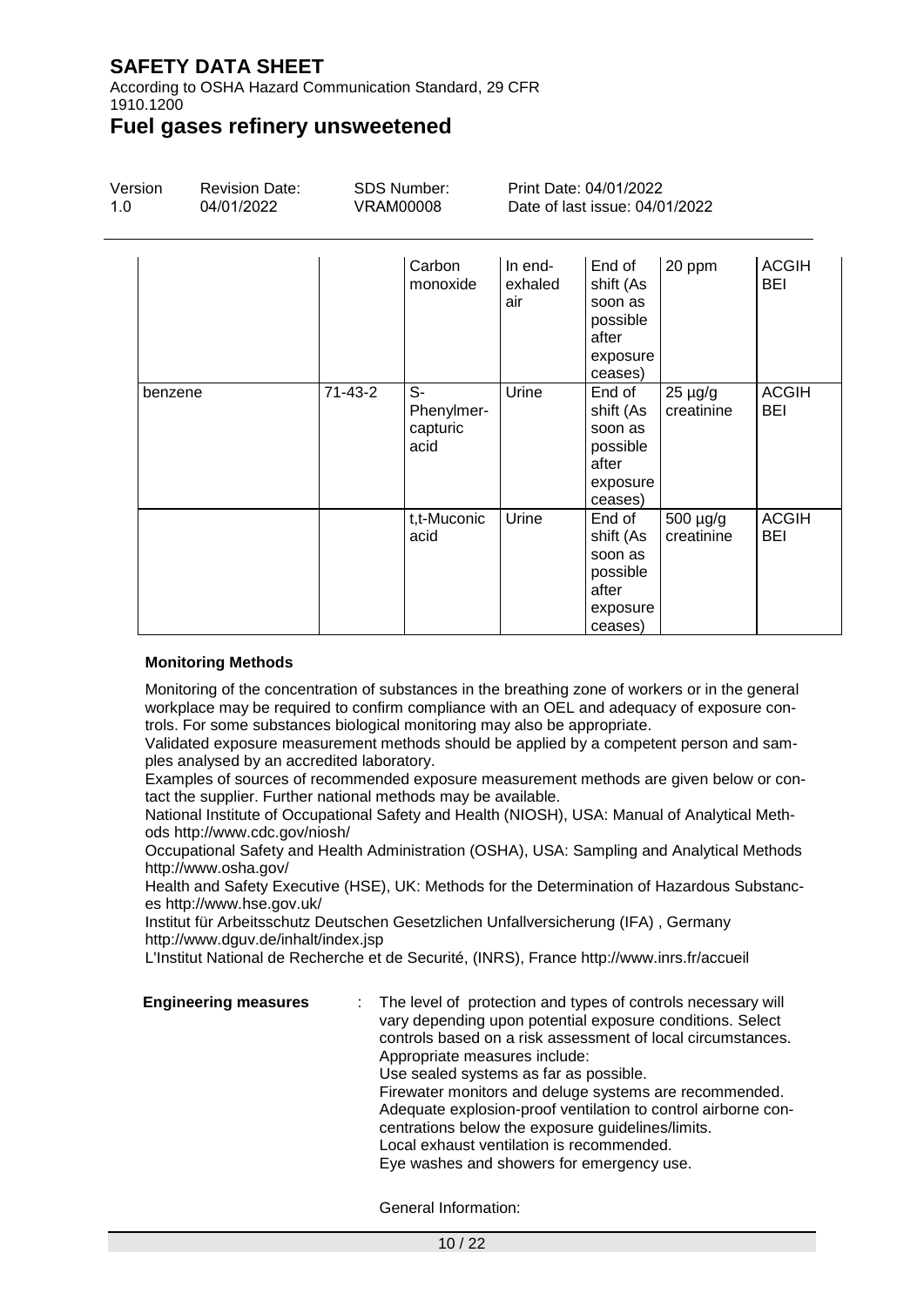According to OSHA Hazard Communication Standard, 29 CFR 1910.1200

**Fuel gases refinery unsweetened**

| Version | Revision Date: | SDS Number: | Print Date: 04/01/2022         |
|---------|----------------|-------------|--------------------------------|
| 1.0     | 04/01/2022     | VRAM00008   | Date of last issue: 04/01/2022 |

Consider technical advances and process upgrades (including automation) for the elimination of releases. Minimise exposure using measures such as closed systems, dedicated facilities and suitable general/local exhaust ventilation. Drain down systems and clear transfer lines prior to breaking containment. Clean/flush equipment, where possible, prior to maintenance. Where there is potential for exposure: restrict access to authorised persons; provide specific activity training to operators to minimise exposures; wear suitable gloves and coveralls to prevent skin contamination; wear respiratory protection when there is potential for inhalation; clear up spills immediately and dispose of wastes safely.Ensure safe systems of work or equivalent arrangements are in place to manage risks. Regularly inspect, test and maintain all control measures. Consider the need for risk based health surveillance.

Do not ingest. If swallowed then seek immediate medical assistance

#### **Personal protective equipment**

| Respiratory protection     | If engineering controls do not maintain airborne concentra-<br>tions to a level which is adequate to protect worker health,<br>select respiratory protection equipment suitable for the spe-<br>cific conditions of use and meeting relevant legislation.<br>Check with respiratory protective equipment suppliers.<br>Where air-filtering respirators are unsuitable (e.g. airborne<br>concentrations are high, risk of oxygen deficiency, confined<br>space) use appropriate positive pressure breathing appa-<br>ratus.<br>Where air-filtering respirators are suitable, select an appro-<br>priate combination of mask and filter.<br>All respiratory protection equipment and use must be in ac-<br>cordance with local regulations.<br>Respirator selection, use and maintenance should be in ac-<br>cordance with the requirements of the OSHA Respiratory<br>Protection Standard, 29 CFR 1910.134. |
|----------------------------|------------------------------------------------------------------------------------------------------------------------------------------------------------------------------------------------------------------------------------------------------------------------------------------------------------------------------------------------------------------------------------------------------------------------------------------------------------------------------------------------------------------------------------------------------------------------------------------------------------------------------------------------------------------------------------------------------------------------------------------------------------------------------------------------------------------------------------------------------------------------------------------------------------|
| Hand protection<br>Remarks | Personal hygiene is a key element of effective hand care.<br>Gloves must only be worn on clean hands. After using<br>gloves, hands should be washed and dried thoroughly. Appli-<br>cation of a non-perfumed moisturizer is recommended. Suit-<br>ability and durability of a glove is dependent on usage, e.g.<br>frequency and duration of contact, chemical resistance of<br>glove material, dexterity. Always seek advice from glove sup-<br>pliers. Contaminated gloves should be replaced. Where hand<br>contact with the product may occur the use of gloves ap-<br>proved to relevant standards (e.g. Europe: EN374, US: F739)<br>made from the following materials may provide suitable<br>chemical protection. Neoprene rubber. Nitrile rubber. If con-<br>tact with liquefied product is possible or anticipated, gloves                                                                        |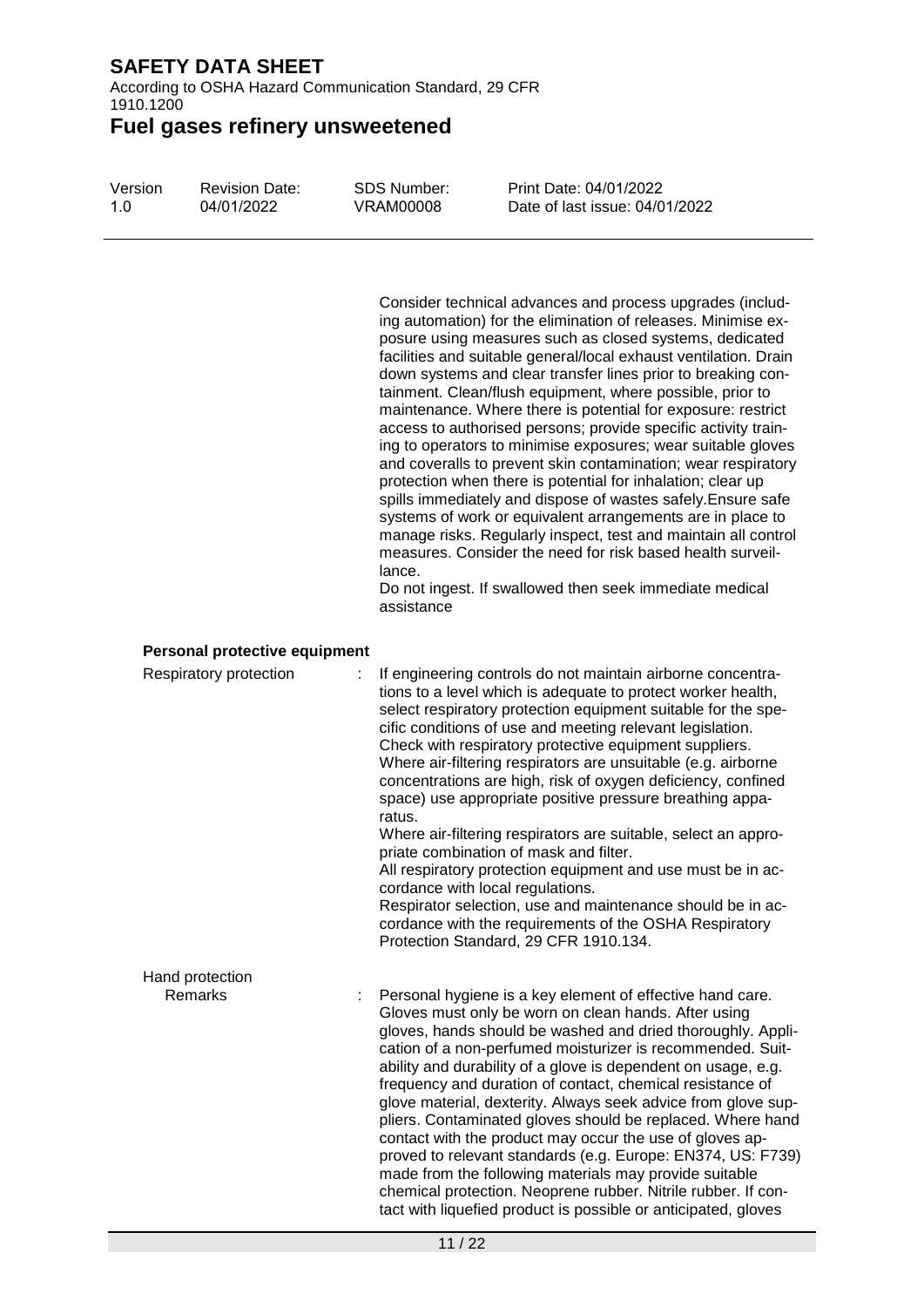According to OSHA Hazard Communication Standard, 29 CFR 1910.1200

**Fuel gases refinery unsweetened**

| Version<br>1.0 |                          | <b>Revision Date:</b><br>04/01/2022         | <b>SDS Number:</b><br><b>VRAM00008</b> | Print Date: 04/01/2022<br>Date of last issue: 04/01/2022                                                                                                                                                                                                                                                                                                                                                                                                                                                                                                                                                                                                                                            |
|----------------|--------------------------|---------------------------------------------|----------------------------------------|-----------------------------------------------------------------------------------------------------------------------------------------------------------------------------------------------------------------------------------------------------------------------------------------------------------------------------------------------------------------------------------------------------------------------------------------------------------------------------------------------------------------------------------------------------------------------------------------------------------------------------------------------------------------------------------------------------|
|                |                          |                                             |                                        | should be thermally insulated to prevent cold burns. For con-<br>tinuous contact we recommend gloves with breakthrough<br>time of more than 240 minutes with preference for > 480<br>minutes where suitable gloves can be identified. For short-<br>term/splash protection we recommend the same, but recog-<br>nize that suitable gloves offering this level of protection may<br>not be available and in this case a lower breakthrough time<br>maybe acceptable so long as appropriate maintenance and<br>replacement regimes are followed. Glove thickness is not a<br>good predictor of glove resistance to a chemical as it is de-<br>pendent on the exact composition of the glove material. |
|                | Eye protection           |                                             |                                        | Wear safety glasses and face shield (preferably with a chin<br>guard) if splashes are likely to occur.                                                                                                                                                                                                                                                                                                                                                                                                                                                                                                                                                                                              |
|                | Skin and body protection |                                             | apron.                                 | Chemical and cold resistant gloves/gauntlets, boots, and                                                                                                                                                                                                                                                                                                                                                                                                                                                                                                                                                                                                                                            |
|                |                          | Protective measures                         |                                        | Personal protective equipment (PPE) should meet recom-<br>mended national standards. Check with PPE suppliers.                                                                                                                                                                                                                                                                                                                                                                                                                                                                                                                                                                                      |
|                | Hygiene measures         |                                             | Practice good housekeeping.            | Always observe good personal hygiene measures, such as<br>washing hands after handling the material and before eating,<br>drinking, and/or smoking. Routinely wash work clothing and<br>protective equipment to remove contaminants. Discard con-<br>taminated clothing and footwear that cannot be cleaned.                                                                                                                                                                                                                                                                                                                                                                                        |
|                |                          | <b>Environmental exposure controls</b>      |                                        |                                                                                                                                                                                                                                                                                                                                                                                                                                                                                                                                                                                                                                                                                                     |
|                |                          | General advice                              | vapour.                                | : Local guidelines on emission limits for volatile substances<br>must be observed for the discharge of exhaust air containing                                                                                                                                                                                                                                                                                                                                                                                                                                                                                                                                                                       |
|                |                          | SECTION 9. PHYSICAL AND CHEMICAL PROPERTIES |                                        |                                                                                                                                                                                                                                                                                                                                                                                                                                                                                                                                                                                                                                                                                                     |
|                | Appearance               |                                             | Gas.                                   |                                                                                                                                                                                                                                                                                                                                                                                                                                                                                                                                                                                                                                                                                                     |
|                | Colour                   |                                             | Not applicable                         |                                                                                                                                                                                                                                                                                                                                                                                                                                                                                                                                                                                                                                                                                                     |
|                | Odour                    |                                             | Not applicable                         |                                                                                                                                                                                                                                                                                                                                                                                                                                                                                                                                                                                                                                                                                                     |
|                |                          | <b>Odour Threshold</b>                      | Data not available                     |                                                                                                                                                                                                                                                                                                                                                                                                                                                                                                                                                                                                                                                                                                     |
|                | pH                       |                                             | Not applicable                         |                                                                                                                                                                                                                                                                                                                                                                                                                                                                                                                                                                                                                                                                                                     |
|                |                          | Melting point/freezing point                | Data not available                     |                                                                                                                                                                                                                                                                                                                                                                                                                                                                                                                                                                                                                                                                                                     |
|                | range                    | Initial boiling point and boiling           | Data not available                     |                                                                                                                                                                                                                                                                                                                                                                                                                                                                                                                                                                                                                                                                                                     |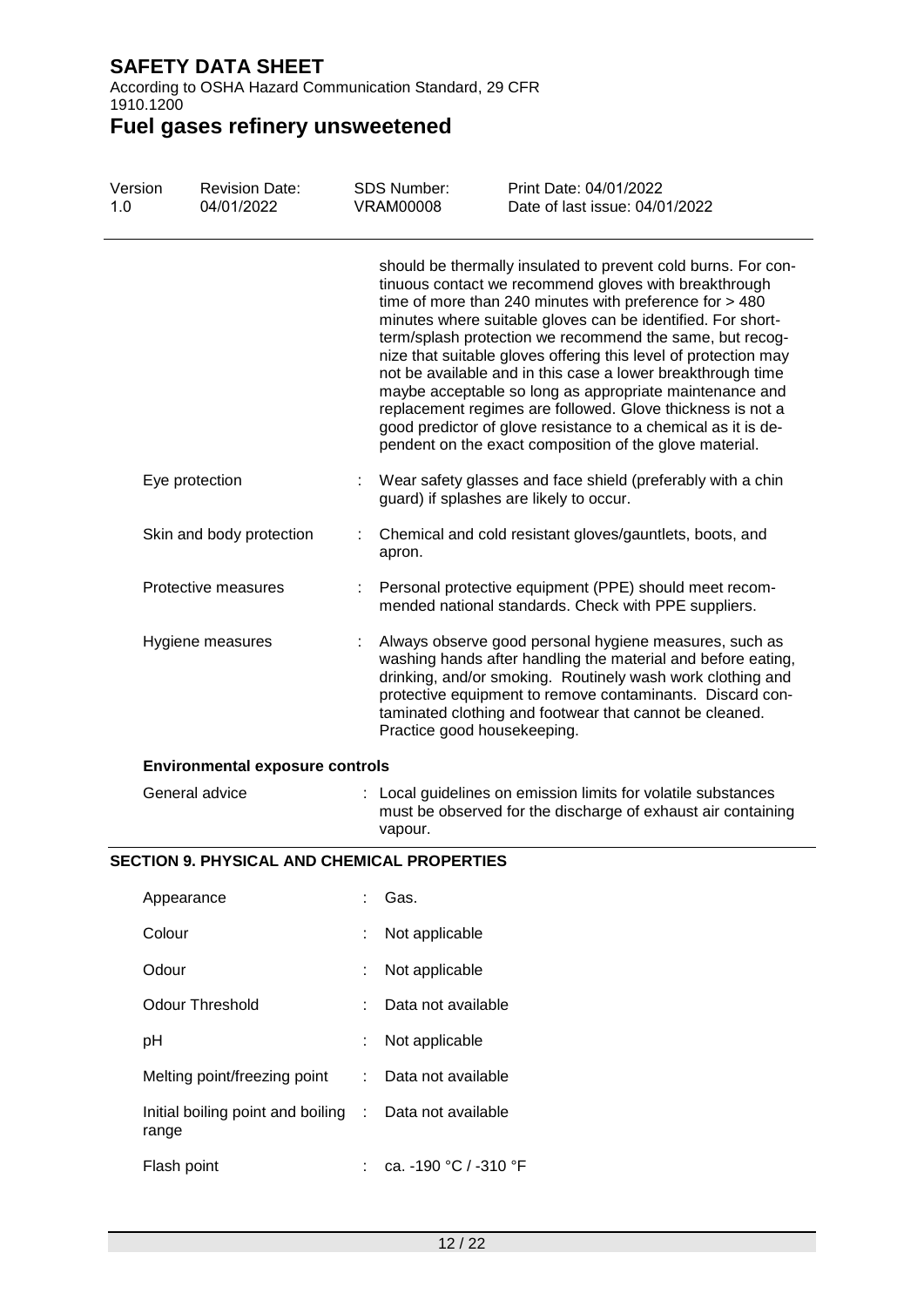According to OSHA Hazard Communication Standard, 29 CFR 1910.1200

# **Fuel gases refinery unsweetened**

| Version<br>1.0 | <b>Revision Date:</b><br>04/01/2022                                |    | SDS Number:<br><b>VRAM00008</b> | Print Date: 04/01/2022<br>Date of last issue: 04/01/2022 |
|----------------|--------------------------------------------------------------------|----|---------------------------------|----------------------------------------------------------|
|                | Evaporation rate                                                   | ÷. | Data not available              |                                                          |
|                | Flammability (solid, gas)                                          | ÷  | Extremely flammable.            |                                                          |
|                | Upper explosion limit / upper<br>flammability limit                | ÷. | ca. 15 %(V)                     |                                                          |
|                | Lower explosion limit / Lower : ca. 1.8 %(V)<br>flammability limit |    |                                 |                                                          |
|                | Vapour pressure                                                    |    | Data not available              |                                                          |
|                | Relative vapour density                                            | ÷  | Data not available              |                                                          |
|                | Relative density                                                   |    | Data not available              |                                                          |
| Density        |                                                                    |    | Data not available              |                                                          |
|                | Solubility(ies)<br>Water solubility                                | t  | negligible                      |                                                          |
|                | Solubility in other solvents                                       | ÷  | Data not available              |                                                          |
|                | Partition coefficient: n-<br>octanol/water                         |    | Data not available              |                                                          |
|                | Auto-ignition temperature                                          | t. | > 200 °C / > 392 °F             |                                                          |
|                | Decomposition temperature                                          | ÷  | Data not available              |                                                          |
|                | Viscosity<br>Viscosity, kinematic                                  | ÷  | Data not available              |                                                          |
|                | <b>Explosive properties</b>                                        |    |                                 | Classification Code: NOT CLASS: Not classified           |

### **SECTION 10. STABILITY AND REACTIVITY**

| Reactivity                                |    | No, product will not become self-reactive.                                  |
|-------------------------------------------|----|-----------------------------------------------------------------------------|
| Chemical stability                        |    | Stable under normal conditions of use.                                      |
| Possibility of hazardous reac- :<br>tions |    | No. Hazardous, exothermical polymerization cannot occur.                    |
| Conditions to avoid                       |    | Heat, open flames, sparks and flammable atmospheres.                        |
|                                           |    | In certain circumstances product can ignite due to static elec-<br>tricity. |
| Incompatible materials                    | ÷  | Oxidizing agents                                                            |
| Hazardous decomposition                   | t. | Hazardous decomposition products are not expected to form                   |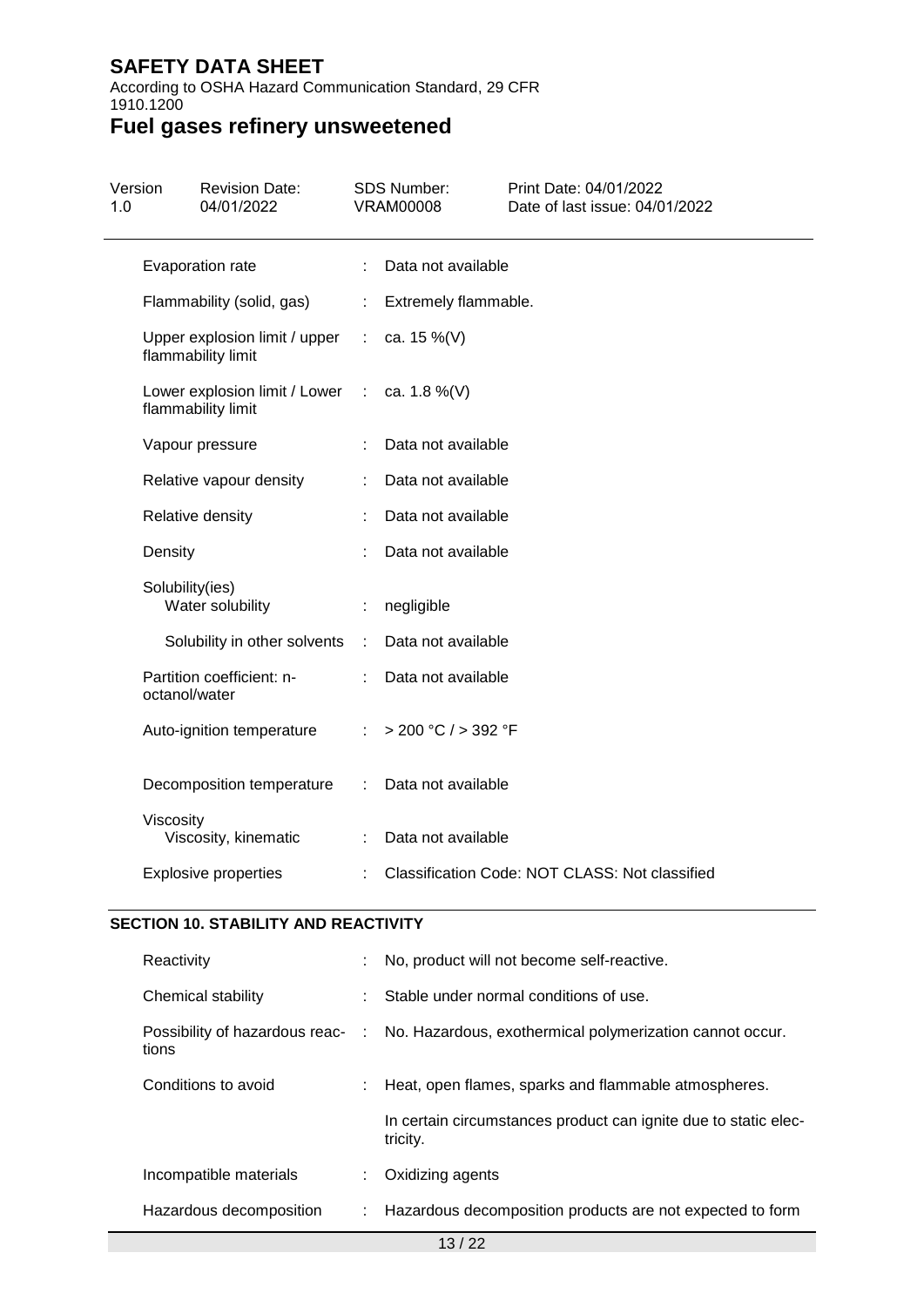According to OSHA Hazard Communication Standard, 29 CFR 1910.1200

# **Fuel gases refinery unsweetened**

| Version<br>1.0 | <b>Revision Date:</b><br>04/01/2022                         | <b>SDS Number:</b><br><b>VRAM00008</b>                                                                                                                                                                                                                                 | Print Date: 04/01/2022<br>Date of last issue: 04/01/2022 |  |  |  |  |  |
|----------------|-------------------------------------------------------------|------------------------------------------------------------------------------------------------------------------------------------------------------------------------------------------------------------------------------------------------------------------------|----------------------------------------------------------|--|--|--|--|--|
|                | products                                                    | during normal storage.                                                                                                                                                                                                                                                 |                                                          |  |  |  |  |  |
|                | <b>SECTION 11. TOXICOLOGICAL INFORMATION</b>                |                                                                                                                                                                                                                                                                        |                                                          |  |  |  |  |  |
|                | Basis for assessment                                        | Information given is based on product data, a knowledge of<br>the components and the toxicology of similar products.<br>Unless indicated otherwise, the data presented is representa-<br>tive of the product as a whole, rather than for individual com-<br>ponent(s). |                                                          |  |  |  |  |  |
| tact.          | Information on likely routes of exposure                    | Inhalation is the primary route of exposure although exposure may occur through skin or eye con-                                                                                                                                                                       |                                                          |  |  |  |  |  |
|                | <b>Acute toxicity</b>                                       |                                                                                                                                                                                                                                                                        |                                                          |  |  |  |  |  |
|                | <b>Product:</b>                                             |                                                                                                                                                                                                                                                                        |                                                          |  |  |  |  |  |
|                | Acute oral toxicity                                         | : Remarks: Not applicable                                                                                                                                                                                                                                              |                                                          |  |  |  |  |  |
|                | Acute inhalation toxicity                                   | : LC 50 (Rat): Exposure time: 4 h<br>Remarks: Harmful if inhaled.<br>$LC50 > 2500 - \le 20000$ ppmV<br>: Remarks: Not applicable                                                                                                                                       |                                                          |  |  |  |  |  |
|                | Acute dermal toxicity                                       |                                                                                                                                                                                                                                                                        |                                                          |  |  |  |  |  |
|                | <b>Skin corrosion/irritation</b>                            |                                                                                                                                                                                                                                                                        |                                                          |  |  |  |  |  |
|                | Product:                                                    |                                                                                                                                                                                                                                                                        |                                                          |  |  |  |  |  |
|                | Remarks: Not irritating to skin.                            |                                                                                                                                                                                                                                                                        |                                                          |  |  |  |  |  |
|                | Serious eye damage/eye irritation                           |                                                                                                                                                                                                                                                                        |                                                          |  |  |  |  |  |
|                | Product:<br>Remarks: Irritating to eyes. (Hydrogen Sulfide) |                                                                                                                                                                                                                                                                        |                                                          |  |  |  |  |  |
|                | <b>Respiratory or skin sensitisation</b>                    |                                                                                                                                                                                                                                                                        |                                                          |  |  |  |  |  |
|                | <b>Product:</b><br>Remarks: Not a sensitiser.               | Based on available data, the classification criteria are not met.                                                                                                                                                                                                      |                                                          |  |  |  |  |  |
|                | <b>Germ cell mutagenicity</b>                               |                                                                                                                                                                                                                                                                        |                                                          |  |  |  |  |  |
|                | Product:                                                    |                                                                                                                                                                                                                                                                        |                                                          |  |  |  |  |  |
|                |                                                             | : Remarks: May cause heritable genetic damage, Mutagen<br>classification based on Butadiene content at >= 0.1%., Con-<br>tains benzene.                                                                                                                                |                                                          |  |  |  |  |  |
|                | Carcinogenicity                                             |                                                                                                                                                                                                                                                                        |                                                          |  |  |  |  |  |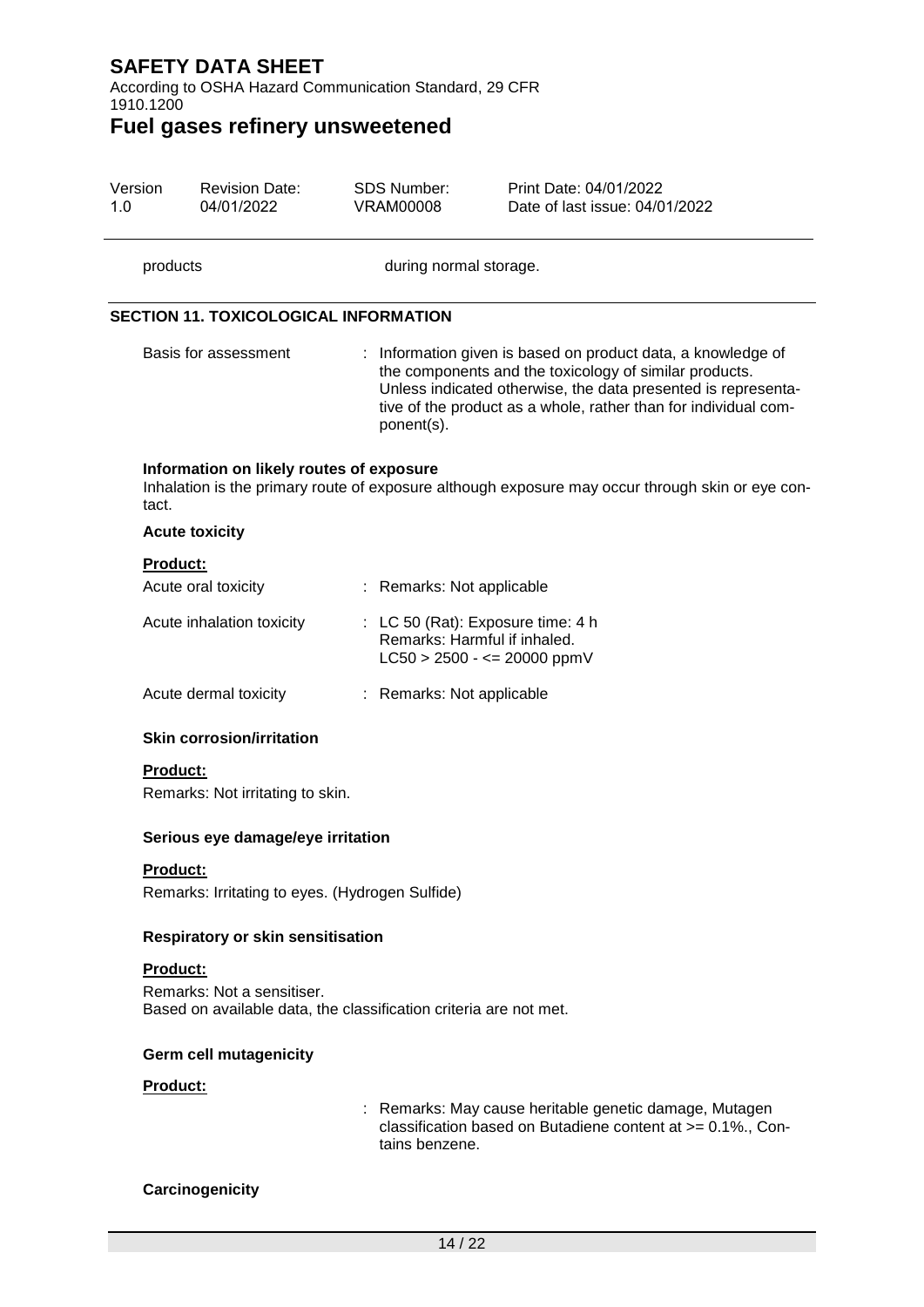According to OSHA Hazard Communication Standard, 29 CFR 1910.1200

### **Fuel gases refinery unsweetened**

| Version | <b>Revision Date:</b> | SDS Number: | Print Date: 04/01/2022         |
|---------|-----------------------|-------------|--------------------------------|
| 1.0     | 04/01/2022            | VRAM00008   | Date of last issue: 04/01/2022 |

#### **Product:**

Remarks: Causes cancer in laboratory animals., Carcinogen classification based on Butadiene content at  $>= 0.1\%$ .

Remarks: Contains Benzene, CAS # 71-43-2., Known human carcinogen.

:

Remarks: Contains Benzene, CAS # 71-43-2., May cause leukaemia (AML - acute myelogenous leukaemia).

| <b>IARC</b> | Group 1: Carcinogenic to humans        |               |
|-------------|----------------------------------------|---------------|
|             | 1,3-butadiene                          | 106-99-0      |
|             | benzene                                | $71 - 43 - 2$ |
| <b>OSHA</b> | OSHA specifically regulated carcinogen |               |
|             | 1,3-butadiene                          | 106-99-0      |
|             | benzene                                | $71 - 43 - 2$ |
| <b>NTP</b>  | Known to be human carcinogen           |               |
|             | 1,3-butadiene                          | 106-99-0      |
|             | benzene                                | $71 - 43 - 2$ |

#### **Reproductive toxicity**

#### **Product:**

Remarks: Causes foetotoxicity in animals at doses which are maternally toxic.

#### **STOT - single exposure**

#### **Product:**

Remarks: Contains hydrogen sulphide., Inhalation of vapours or mists may cause irritation to the respiratory system.

#### **STOT - repeated exposure**

#### **Product:**

Remarks: May cause damage to organs or organ systems through prolonged or repeated exposure., Blood

#### **Aspiration toxicity**

#### **Product:**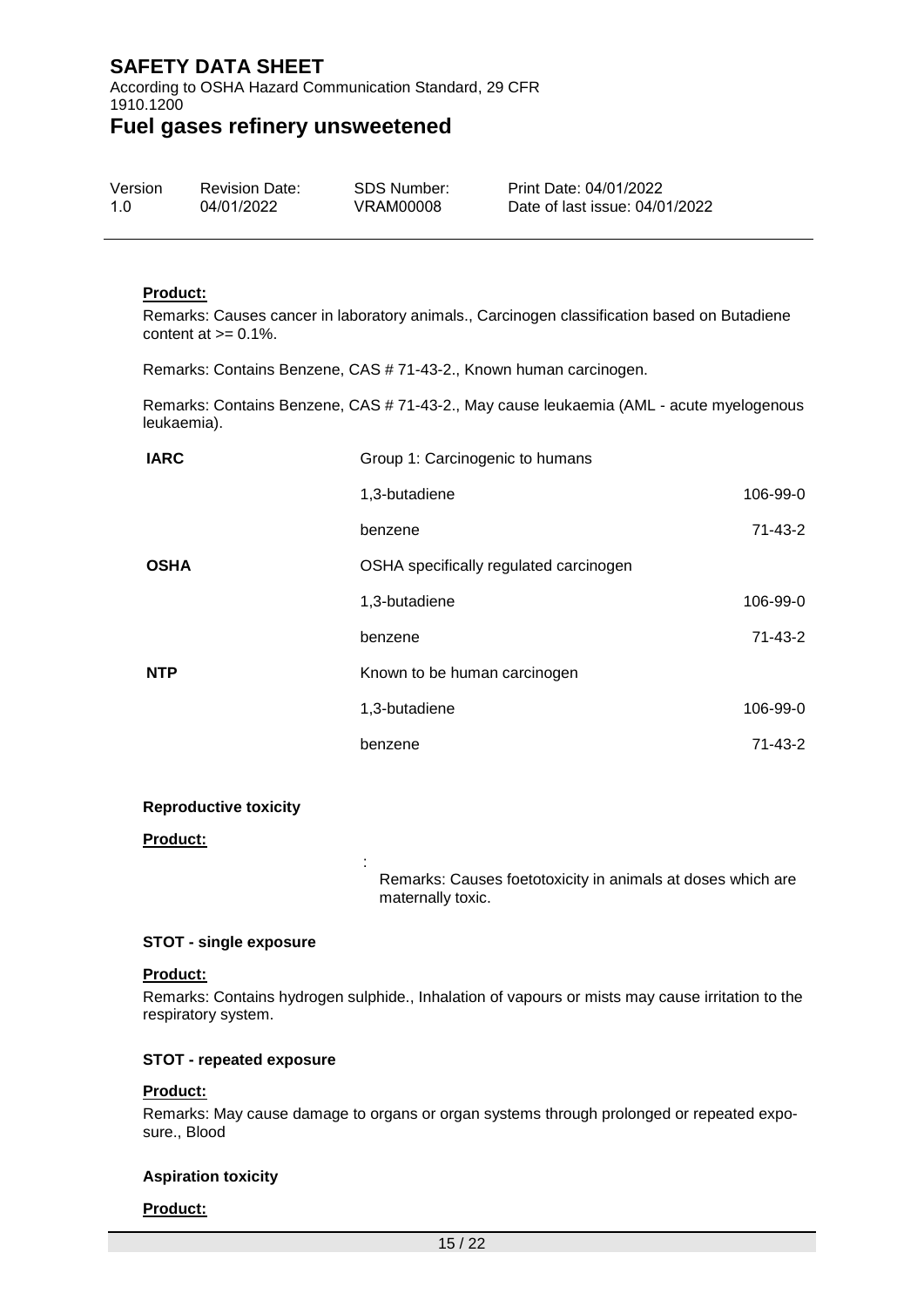According to OSHA Hazard Communication Standard, 29 CFR 1910.1200

### **Fuel gases refinery unsweetened**

| Version | <b>Revision Date:</b> | SDS Number: | Print Date: 04/01/2022         |
|---------|-----------------------|-------------|--------------------------------|
| 1.0     | 04/01/2022            | VRAM00008   | Date of last issue: 04/01/2022 |

Not an aspiration hazard.

#### **Further information**

#### **Product:**

Remarks: H2S has a broad range of effects dependent on the airborne concentration and length of exposure: 0.02 ppm odour threshold, smell of rotten eggs; 10 ppm eye and respiratory tract irritation; 100 ppm coughing, headache, dizziness, nausea, eye irritation, loss of sense of smell in minutes; 200 ppm potential for pulmonary oedema after >20-30 minutes; 500 ppm loss of consciousness after short exposures, potential for respiratory arrest; >1000ppm immediate loss of consciousness, may lead rapidly to death, prompt cardiopulmonary resuscitation may be required. Do not depend on sense of smell for warning. H2S causes rapid olfactory fatigue (deadens sense of smell). There is no evidence that H2S will accumulate in the body tissue after repeated exposure., Rapid release of gases which are liquids under pressure may cause frost burns of exposed tissues (skin, eye) due to evaporative cooling., High gas concentrations will displace available air; unconsciousness and death may occur suddenly from lack of oxygen., Exposure to very high concentrations of similar materials has been associated with irregular heart rhythms and cardiac arrest.

Remarks: Classifications by other authorities under varying regulatory frameworks may exist.

#### **SECTION 12. ECOLOGICAL INFORMATION**

| Basis for assessment                                                         | : Information given is based on product testing, and/or similar<br>products, and/or components.<br>Unless indicated otherwise, the data presented is representa-<br>tive of the product as a whole, rather than for individual com-<br>ponent(s).<br>Physical properties indicate that petroleum gases will rapidly<br>volatilise from the aquatic environment and that acute and<br>chronic effects would not be observed in practice. |  |
|------------------------------------------------------------------------------|-----------------------------------------------------------------------------------------------------------------------------------------------------------------------------------------------------------------------------------------------------------------------------------------------------------------------------------------------------------------------------------------------------------------------------------------|--|
| <b>Ecotoxicity</b>                                                           |                                                                                                                                                                                                                                                                                                                                                                                                                                         |  |
| <b>Product:</b><br>Toxicity to fish (Acute toxici-<br>ty)                    | Remarks: Practically non toxic:<br>LL/EL/IL50 > 100 mg/l                                                                                                                                                                                                                                                                                                                                                                                |  |
| Toxicity to daphnia and other :<br>aquatic invertebrates (Acute<br>toxicity) | Remarks: Practically non toxic:<br>$LL/EL/IL50 > 100$ mg/l                                                                                                                                                                                                                                                                                                                                                                              |  |
| Toxicity to algae (Acute tox-<br>icity)                                      | Remarks: Practically non toxic:<br>$LL/EL/IL50 > 100$ mg/l                                                                                                                                                                                                                                                                                                                                                                              |  |
| Toxicity to fish (Chronic tox- : Remarks: Data not available<br>icity)       |                                                                                                                                                                                                                                                                                                                                                                                                                                         |  |
| Toxicity to daphnia and other : Remarks: Data not available                  |                                                                                                                                                                                                                                                                                                                                                                                                                                         |  |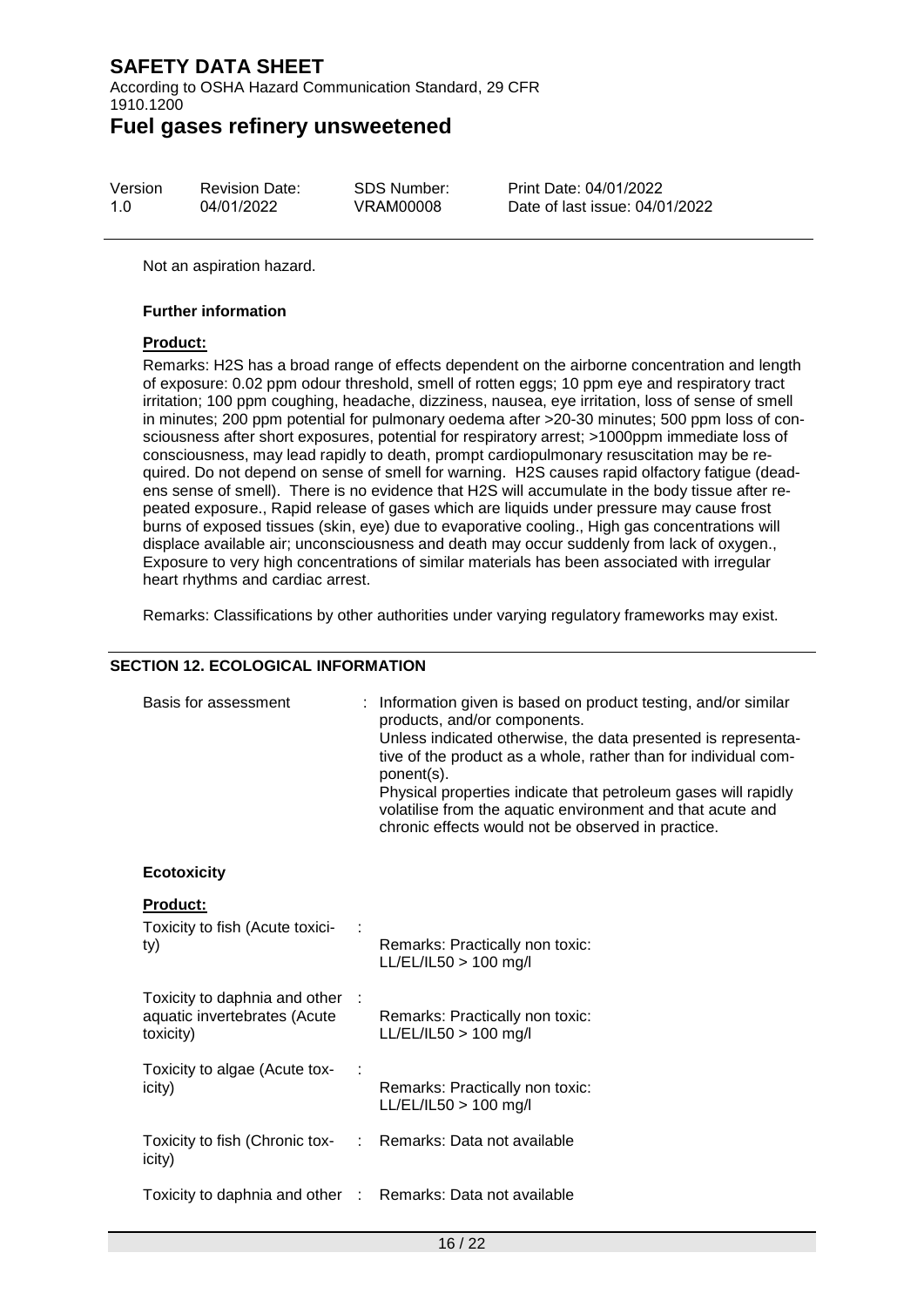According to OSHA Hazard Communication Standard, 29 CFR 1910.1200

# **Fuel gases refinery unsweetened**

| Version<br>1.0 |                                                                                                 | <b>Revision Date:</b><br>04/01/2022  |                                                                                         | SDS Number:<br><b>VRAM00008</b>                              | Print Date: 04/01/2022<br>Date of last issue: 04/01/2022                                                                  |
|----------------|-------------------------------------------------------------------------------------------------|--------------------------------------|-----------------------------------------------------------------------------------------|--------------------------------------------------------------|---------------------------------------------------------------------------------------------------------------------------|
|                | aquatic invertebrates (Chron-<br>ic toxicity)<br>Toxicity to microorganisms<br>(Acute toxicity) |                                      |                                                                                         |                                                              |                                                                                                                           |
|                |                                                                                                 |                                      |                                                                                         | : Remarks: $LL/EL/IL50 > 100$ mg/l<br>Practically non toxic: | Based on available data, the classification criteria are not met.                                                         |
|                |                                                                                                 | <b>Persistence and degradability</b> |                                                                                         |                                                              |                                                                                                                           |
|                | <b>Product:</b><br>Biodegradability<br><b>Bioaccumulative potential</b>                         |                                      | Remarks: Oxidises rapidly by photo-chemical reactions in air.<br>Readily biodegradable. |                                                              |                                                                                                                           |
|                |                                                                                                 |                                      |                                                                                         |                                                              |                                                                                                                           |
|                | Product:<br><b>Bioaccumulation</b>                                                              |                                      |                                                                                         |                                                              | Remarks: Does not bioaccumulate significantly.                                                                            |
|                |                                                                                                 | <b>Mobility in soil</b>              |                                                                                         |                                                              |                                                                                                                           |
|                | Product:<br>Mobility                                                                            |                                      |                                                                                         | found.                                                       | Remarks: Because of their extreme volatility, air is the only<br>environmental compartment that hydrocarbon gases will be |
|                | <b>Other adverse effects</b>                                                                    |                                      |                                                                                         |                                                              |                                                                                                                           |
|                | <b>Product:</b><br>mation                                                                       | Additional ecological infor-         | ÷                                                                                       |                                                              | In view of the high rate of loss from solution, the product is<br>unlikely to pose a significant hazard to aquatic life.  |

### **SECTION 13. DISPOSAL CONSIDERATIONS**

#### **Disposal methods**

| Waste from residues | It is the responsibility of the waste generator to determine the<br>toxicity and physical properties of the material generated to<br>determine the proper waste classification and disposal meth-<br>ods in compliance with applicable regulations.<br>Waste arising from a spillage or tank cleaning should be dis-<br>posed of in accordance with prevailing regulations, preferably<br>to a recognised collector or contractor. The competence of the<br>collector or contractor should be established beforehand.<br>Do not dispose into the environment, in drains or in water<br>courses |
|---------------------|------------------------------------------------------------------------------------------------------------------------------------------------------------------------------------------------------------------------------------------------------------------------------------------------------------------------------------------------------------------------------------------------------------------------------------------------------------------------------------------------------------------------------------------------------------------------------------------------|
|                     | Given the nature and uses of this product, the need for dis-<br>posal seldom arises. If necessary, dispose by controlled com-<br>bustion in purpose-designed equipment. If this is not possible,<br>contact the supplier.                                                                                                                                                                                                                                                                                                                                                                      |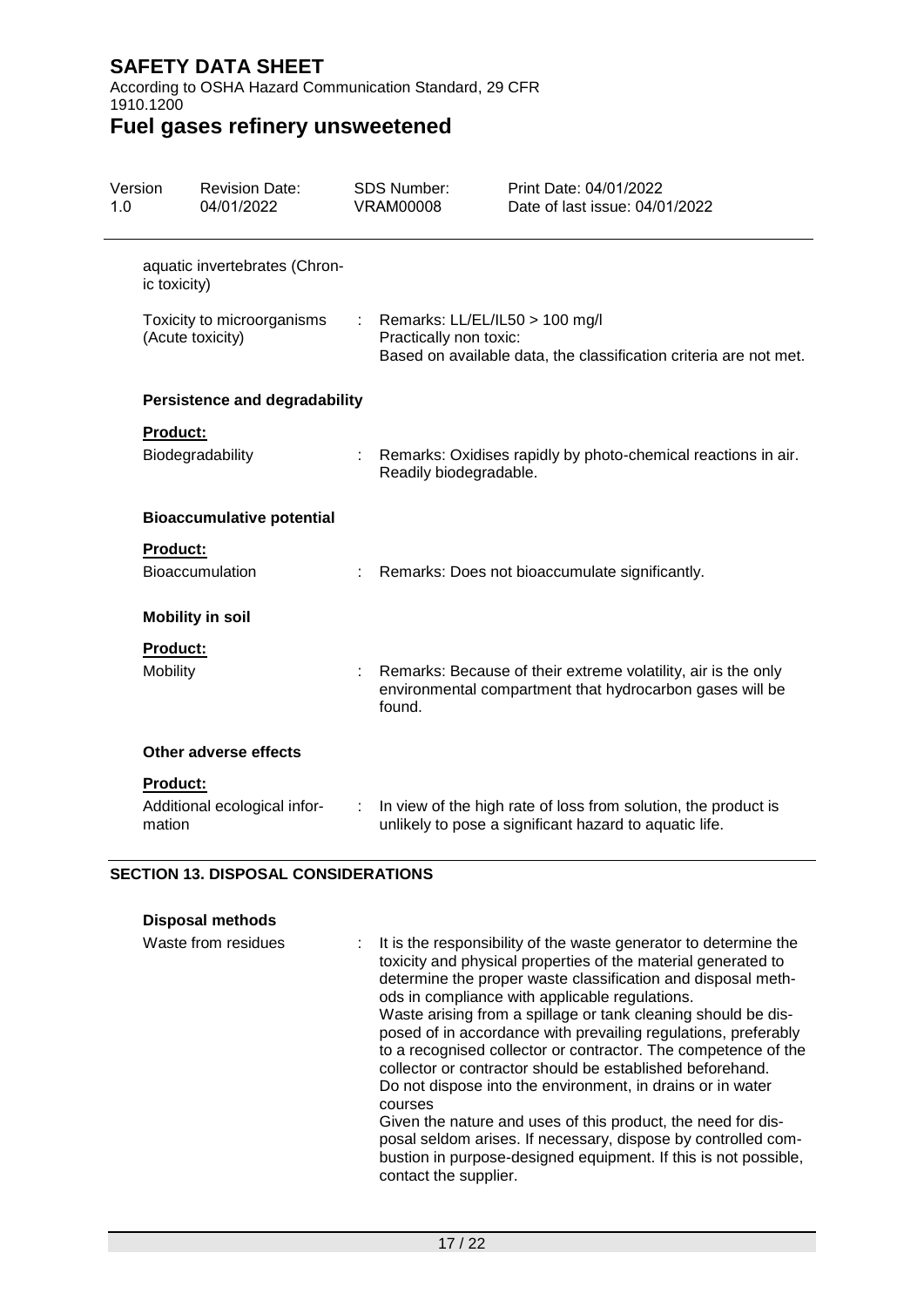According to OSHA Hazard Communication Standard, 29 CFR 1910.1200

## **Fuel gases refinery unsweetened**

| Version<br>1.0         | <b>Revision Date:</b><br>04/01/2022 | <b>SDS Number:</b><br>VRAM00008           | Print Date: 04/01/2022<br>Date of last issue: 04/01/2022                                                                                                                                                                                                                                                                                                                                                                                                                               |
|------------------------|-------------------------------------|-------------------------------------------|----------------------------------------------------------------------------------------------------------------------------------------------------------------------------------------------------------------------------------------------------------------------------------------------------------------------------------------------------------------------------------------------------------------------------------------------------------------------------------------|
| Contaminated packaging |                                     | Drain container thoroughly.<br>container. | After draining, vent in a safe place away from sparks and fire.<br>Residues may cause an explosion hazard.<br>Do not pollute the soil, water or environment with the waste<br>Return part-used or empty cylinders to the supplier.<br>For tanks seek specialist advice from suppliers.<br>Dispose in accordance with prevailing regulations, preferably<br>to a recognized collector or contractor. The competence of<br>the collector or contractor should be established beforehand. |
| <b>Remarks</b>         | <b>Local legislation</b>            |                                           | : Disposal should be in accordance with applicable regional,<br>national, and local laws and regulations.<br>Local regulations may be more stringent than regional or na-<br>tional requirements and must be complied with.                                                                                                                                                                                                                                                            |

#### **SECTION 14. TRANSPORT INFORMATION**

#### **National Regulations**

| US Department of Transportation Classification (49 CFR Parts 171-180) |    |                                           |  |  |  |
|-----------------------------------------------------------------------|----|-------------------------------------------|--|--|--|
| UN/ID/NA number                                                       |    | $:$ UN 3160                               |  |  |  |
| Proper shipping name                                                  |    | : LIQUEFIED GAS, TOXIC, FLAMMABLE, N.O.S. |  |  |  |
| Class                                                                 |    | : 2.3                                     |  |  |  |
| Subsidiary risk                                                       |    | $\therefore$ 2.1                          |  |  |  |
| Packing group                                                         |    | : Not Assigned                            |  |  |  |
| Labels                                                                |    | : 2.3(2.1)                                |  |  |  |
| <b>ERG Code</b>                                                       |    | : 119                                     |  |  |  |
| Marine pollutant                                                      | t. | no                                        |  |  |  |
| <b>International Regulations</b>                                      |    |                                           |  |  |  |
| <b>IATA-DGR</b>                                                       |    |                                           |  |  |  |
| UN/ID No.                                                             |    | : UN 3160 (Not permitted for transport)   |  |  |  |
| Proper shipping name                                                  |    | : LIQUEFIED GAS, TOXIC, FLAMMABLE, N.O.S. |  |  |  |
| Class                                                                 |    | : 2.3                                     |  |  |  |
| Packing group                                                         |    | : Not Assigned                            |  |  |  |
| <b>IMDG-Code</b>                                                      |    |                                           |  |  |  |
| UN number                                                             |    | $:$ UN 3160                               |  |  |  |
| Proper shipping name                                                  |    | : LIQUEFIED GAS, TOXIC, FLAMMABLE, N.O.S. |  |  |  |
| Class                                                                 |    | $\cdot$ 2.3                               |  |  |  |
| Subsidiary risk                                                       |    | $\therefore$ 2.1                          |  |  |  |
| Packing group                                                         |    | : Not Assigned                            |  |  |  |
| Labels                                                                |    | : 2.3(2.1)                                |  |  |  |
| Marine pollutant                                                      |    | no                                        |  |  |  |

#### **Transport in bulk according to Annex II of MARPOL 73/78 and the IBC Code**

Not applicable for product as supplied. MARPOL Annex 1 rules apply for bulk shipments by sea.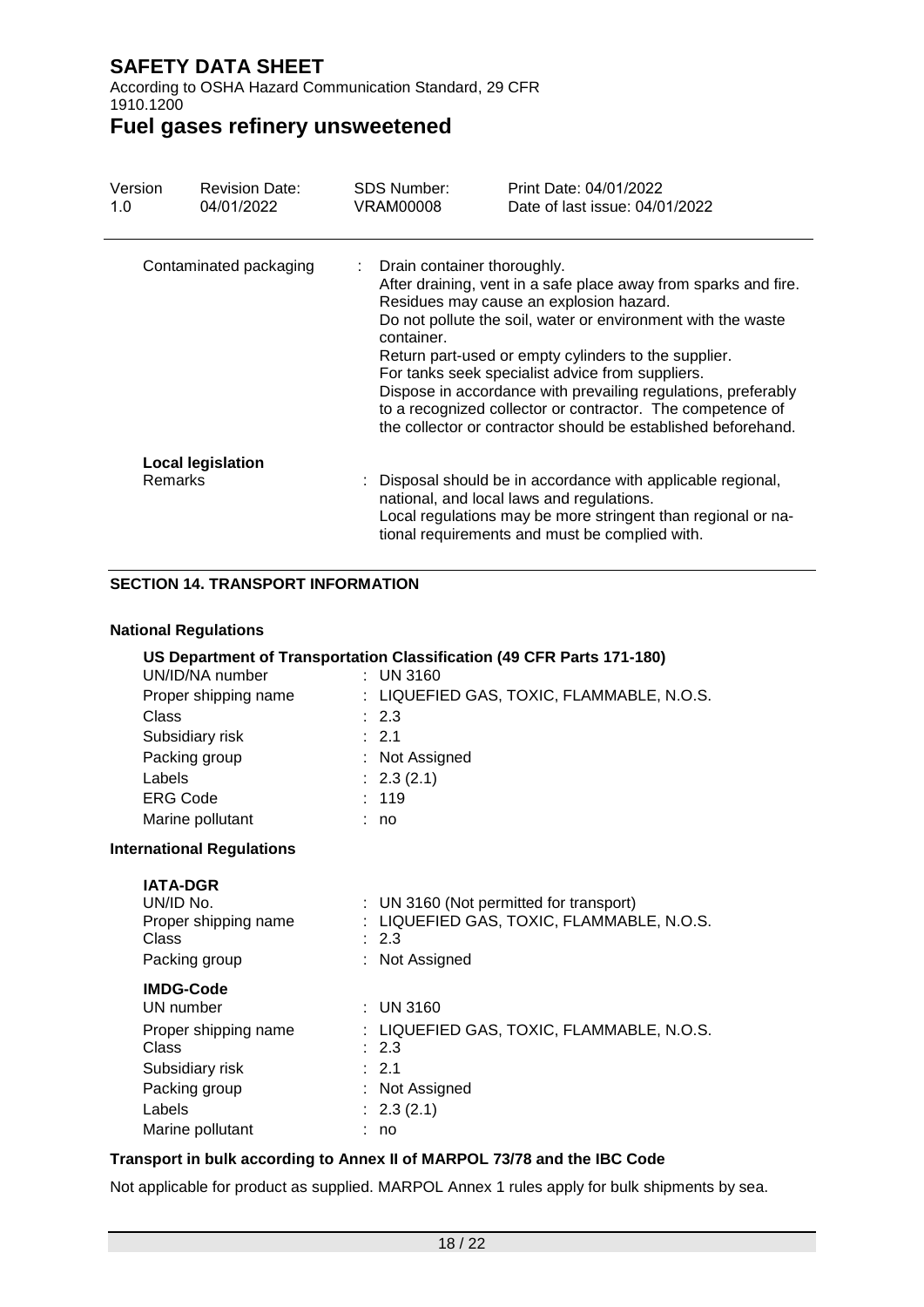According to OSHA Hazard Communication Standard, 29 CFR 1910.1200

### **Fuel gases refinery unsweetened**

| Version | <b>Revision Date:</b> | SDS Number: | Print Date: 04/01/2022         |
|---------|-----------------------|-------------|--------------------------------|
| 1.O     | 04/01/2022            | VRAM00008   | Date of last issue: 04/01/2022 |

#### **Special precautions for user**

Remarks : Special Precautions: Refer to Chapter 7, Handling & Storage, for special precautions which a user needs to be aware of or needs to comply with in connection with transport.

#### **SECTION 15. REGULATORY INFORMATION**

#### **EPCRA - Emergency Planning and Community Right-to-Know Act**

#### **CERCLA Reportable Quantity**

| Components    | CAS-No.       |       | Component RQ   Calculated product RQ |
|---------------|---------------|-------|--------------------------------------|
|               |               | (lbs) | (lbs)                                |
| 1.3-butadiene | 106-99-0      | 10    | 200                                  |
| benzene       | $71 - 43 - 2$ | 10    | 10 (D018)                            |

\*: Vertex HSSE classifies this material as an "oil" under the CERCLA Petroleum Exclusion, therefore re-leases to the environment are not reportable under CERCLA., The components with RQs are given for information.

#### **SARA 304 Extremely Hazardous Substances Reportable Quantity**

This material does not contain any components with a section 304 EHS RQ.

#### **SARA 302 Extremely Hazardous Substances Threshold Planning Quantity**

This material does not contain any components with a section 302 EHS TPQ.

| SARA 311/312 Hazards |                                                                                                           | : Flammable (gases, aerosols, liquids, or solids)<br>Gases under pressure<br>Carcinogenicity<br>Germ cell mutagenicity<br>Reproductive toxicity<br>Acute toxicity (any route of exposure)<br>Specific target organ toxicity (single or repeated exposure) |          |                  |
|----------------------|-----------------------------------------------------------------------------------------------------------|-----------------------------------------------------------------------------------------------------------------------------------------------------------------------------------------------------------------------------------------------------------|----------|------------------|
| <b>SARA 313</b>      | The following components are subject to reporting levels es-<br>tablished by SARA Title III, Section 313: |                                                                                                                                                                                                                                                           |          |                  |
|                      |                                                                                                           | 1,3-butadiene                                                                                                                                                                                                                                             | 106-99-0 | $>= 5 - < 10 \%$ |
|                      |                                                                                                           | benzene                                                                                                                                                                                                                                                   | 71-43-2  | $>= 0.1 - < 1\%$ |
|                      |                                                                                                           |                                                                                                                                                                                                                                                           |          |                  |

#### **Clean Water Act**

The following Hazardous Chemicals are listed under the U.S. CleanWater Act, Section 311, Table 117.3:

| Hydrogen sulfide | 7783-06-4 | $0.9999\,\%$ |
|------------------|-----------|--------------|
| benzene          | 71-43-2   | 0.2999 %     |

### **US State Regulations**

| Pennsylvania Right To Know |          |  |  |
|----------------------------|----------|--|--|
| 1,3-butadiene              | 106-99-0 |  |  |
| carbon monoxide            | 630-08-0 |  |  |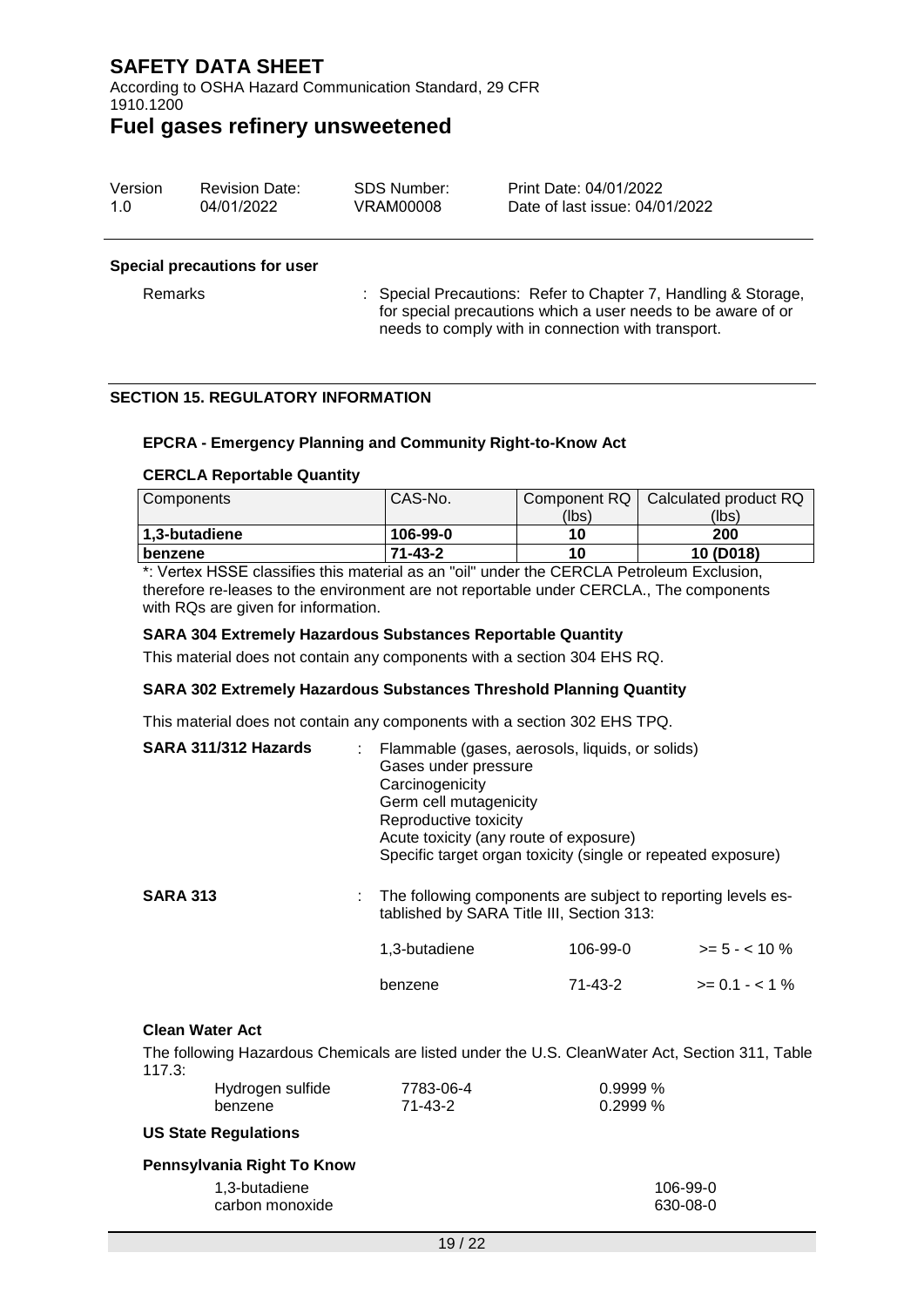According to OSHA Hazard Communication Standard, 29 CFR 1910.1200

### **Fuel gases refinery unsweetened**

| Version | <b>Revision Date:</b> | SDS Number: | Print Date: 04/01/2022         |
|---------|-----------------------|-------------|--------------------------------|
| 1 N     | 04/01/2022            | VRAM00008   | Date of last issue: 04/01/2022 |
|         | Hydrogen sulfide      |             | 7783-06-4                      |

| Tiyuloyan sulilud   | 7700-00- <del>1</del> |
|---------------------|-----------------------|
| benzene             | 71-43-2               |
| California Prop. 65 |                       |

WARNING: This product can expose you to chemicals including 1,3-butadiene, benzene, which is/are known to the State of California to cause cancer and birth defects or other reproductive harm. For more information go to www.P65Warnings.ca.gov.

| <b>California List of Hazardous Substances</b> |               |
|------------------------------------------------|---------------|
| 1,3-butadiene                                  | 106-99-0      |
| <b>California Regulated Carcinogens</b>        |               |
| 1.3-butadiene                                  | 106-99-0      |
| benzene                                        | $71 - 43 - 2$ |

#### **Other regulations:**

The regulatory information is not intended to be comprehensive. Other regulations may apply to this material.

### **SECTION 16. OTHER INFORMATION**

#### **Further information**

NFPA Rating (Health, Fire, Reac-2, 4, 0 tivity)

#### **Full text of other abbreviations**

| 2009/161/EU                |   | 2009/161/EU                                                    |
|----------------------------|---|----------------------------------------------------------------|
| <b>ACGIH</b>               |   | USA. ACGIH Threshold Limit Values (TLV)                        |
| <b>ACGIH BEI</b>           |   | ACGIH - Biological Exposure Indices (BEI)                      |
| <b>OSHA CARC</b>           |   | <b>OSHA Specifically Regulated Chemicals/Carcinogens</b>       |
| OSHA Z-1                   |   | USA. Occupational Exposure Limits (OSHA) - Table Z-1 Lim-      |
|                            |   | its for Air Contaminants                                       |
| OSHA Z-2                   |   | USA. Occupational Exposure Limits (OSHA) - Table Z-2           |
| 2009/161/EU / STEL         |   | Short term exposure limit                                      |
| 2009/161/EU / TWA          |   | Limit Value - eight hours                                      |
| ACGIH / TWA                |   | 8-hour, time-weighted average                                  |
| ACGIH / STEL               |   | Short-term exposure limit                                      |
| ACGIH / STEL               |   | Short-Term Exposure Limit (STEL)                               |
| OSHA CARC / PEL            | ÷ | Permissible exposure limit (PEL)                               |
| OSHA CARC / STEL           |   | : Excursion limit                                              |
| OSHA Z-1 / TWA             |   | 8-hour time weighted average                                   |
| OSHA Z-1 / STEL            |   | Short Term Exposure Limit                                      |
| OSHA Z-2 / TWA             |   | 8-hour time weighted average                                   |
| OSHA Z-2 / CEIL            |   | Acceptable ceiling concentration                               |
| OSHA Z-2 / Peak            |   | Acceptable maximum peak above the acceptable ceiling con-      |
|                            |   | centration for an 8-hr shift                                   |
| Abbreviations and Acronyms |   | : The standard abbreviations and acronyms used in this docu-   |
|                            |   | ment can be looked up in reference literature (e.g. scientific |
|                            |   | dictionaries) and/or websites.                                 |
|                            |   |                                                                |

ACGIH = American Conference of Governmental Industrial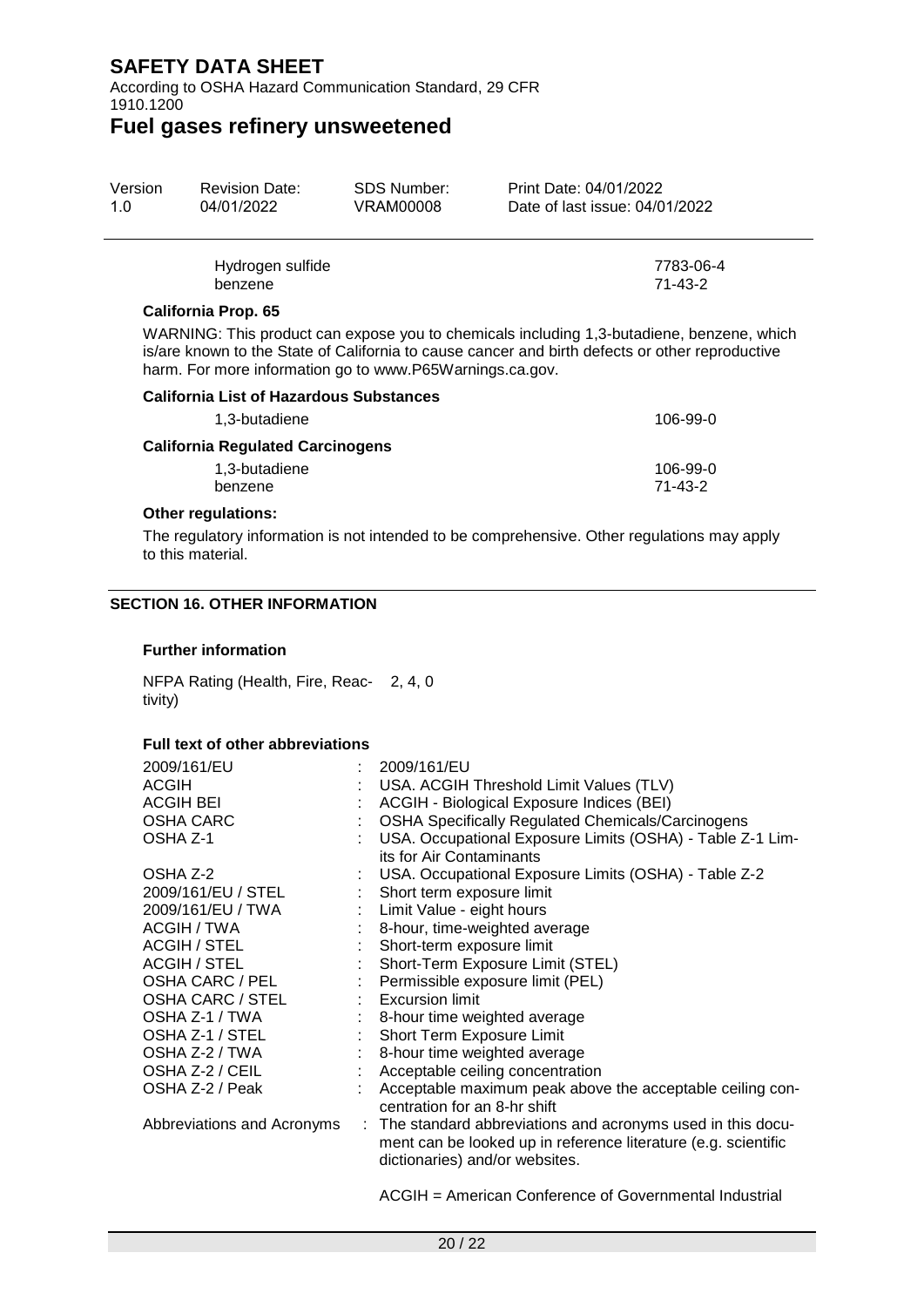According to OSHA Hazard Communication Standard, 29 CFR 1910.1200

**Fuel gases refinery unsweetened**

| Version<br>1.0 | <b>Revision Date:</b><br>04/01/2022 | <b>SDS Number:</b><br><b>VRAM00008</b> | Print Date: 04/01/2022<br>Date of last issue: 04/01/2022                                      |
|----------------|-------------------------------------|----------------------------------------|-----------------------------------------------------------------------------------------------|
|                |                                     | Hygienists                             |                                                                                               |
|                |                                     |                                        | $ADR = European Agreement concerning the International$                                       |
|                |                                     |                                        | Carriage of Dangerous Goods by Road                                                           |
|                |                                     |                                        | AICS = Australian Inventory of Chemical Substances                                            |
|                |                                     |                                        | ASTM = American Society for Testing and Materials                                             |
|                |                                     |                                        | BEL = Biological exposure limits                                                              |
|                |                                     |                                        | BTEX = Benzene, Toluene, Ethylbenzene, Xylenes                                                |
|                |                                     |                                        | <b>CAS</b> = Chemical Abstracts Service                                                       |
|                |                                     |                                        | CEFIC = European Chemical Industry Council                                                    |
|                |                                     |                                        | CLP = Classification Packaging and Labelling                                                  |
|                |                                     |                                        | $COC = C level$ and Open-Cup                                                                  |
|                |                                     |                                        | DIN = Deutsches Institut fur Normung                                                          |
|                |                                     |                                        | DMEL = Derived Minimal Effect Level                                                           |
|                |                                     |                                        | DNEL = Derived No Effect Level                                                                |
|                |                                     |                                        | DSL = Canada Domestic Substance List                                                          |
|                |                                     |                                        | EC = European Commission                                                                      |
|                |                                     |                                        | EC50 = Effective Concentration fifty                                                          |
|                |                                     |                                        | ECETOC = European Center on Ecotoxicology and Toxicolo-                                       |
|                |                                     | gy Of Chemicals                        |                                                                                               |
|                |                                     |                                        | ECHA = European Chemicals Agency                                                              |
|                |                                     |                                        | EINECS = The European Inventory of Existing Commercial                                        |
|                |                                     | <b>Chemical Substances</b>             |                                                                                               |
|                |                                     |                                        | EL50 = Effective Loading fifty<br><b>ENCS</b> = Japanese Existing and New Chemical Substances |
|                |                                     | Inventory                              |                                                                                               |
|                |                                     |                                        | EWC = European Waste Code                                                                     |
|                |                                     |                                        | GHS = Globally Harmonised System of Classification and                                        |
|                |                                     | Labelling of Chemicals                 |                                                                                               |
|                |                                     |                                        | IARC = International Agency for Research on Cancer                                            |
|                |                                     |                                        | IATA = International Air Transport Association                                                |
|                |                                     |                                        | IC50 = Inhibitory Concentration fifty                                                         |
|                |                                     | IL50 = Inhibitory Level fifty          |                                                                                               |
|                |                                     |                                        | <b>IMDG</b> = International Maritime Dangerous Goods                                          |
|                |                                     |                                        | INV = Chinese Chemicals Inventory                                                             |
|                |                                     |                                        | IP346 = Institute of Petroleum test method $N^{\circ}$ 346 for the                            |
|                |                                     |                                        | determination of polycyclic aromatics DMSO-extractables                                       |
|                |                                     |                                        | KECI = Korea Existing Chemicals Inventory                                                     |
|                |                                     |                                        | LC50 = Lethal Concentration fifty                                                             |
|                |                                     |                                        | $LD50 = Lethal Does fifty per cent.$                                                          |
|                |                                     |                                        | LL/EL/IL = Lethal Loading/Effective Loading/Inhibitory loading                                |
|                |                                     | $LL50 = Lethal$ Loading fifty          |                                                                                               |
|                |                                     |                                        | MARPOL = International Convention for the Prevention of                                       |
|                |                                     | <b>Pollution From Ships</b>            | NOEC/NOEL = No Observed Effect Concentration / No Ob-                                         |
|                |                                     | served Effect Level                    |                                                                                               |
|                |                                     |                                        | OE_HPV = Occupational Exposure - High Production Volume                                       |
|                |                                     |                                        | PBT = Persistent, Bioaccumulative and Toxic                                                   |
|                |                                     |                                        | PICCS = Philippine Inventory of Chemicals and Chemical                                        |
|                |                                     | Substances                             |                                                                                               |
|                |                                     |                                        | PNEC = Predicted No Effect Concentration                                                      |
|                |                                     |                                        | REACH = Registration Evaluation And Authorisation Of                                          |
|                |                                     | Chemicals                              |                                                                                               |
|                |                                     |                                        | RID = Regulations Relating to International Carriage of Dan-                                  |